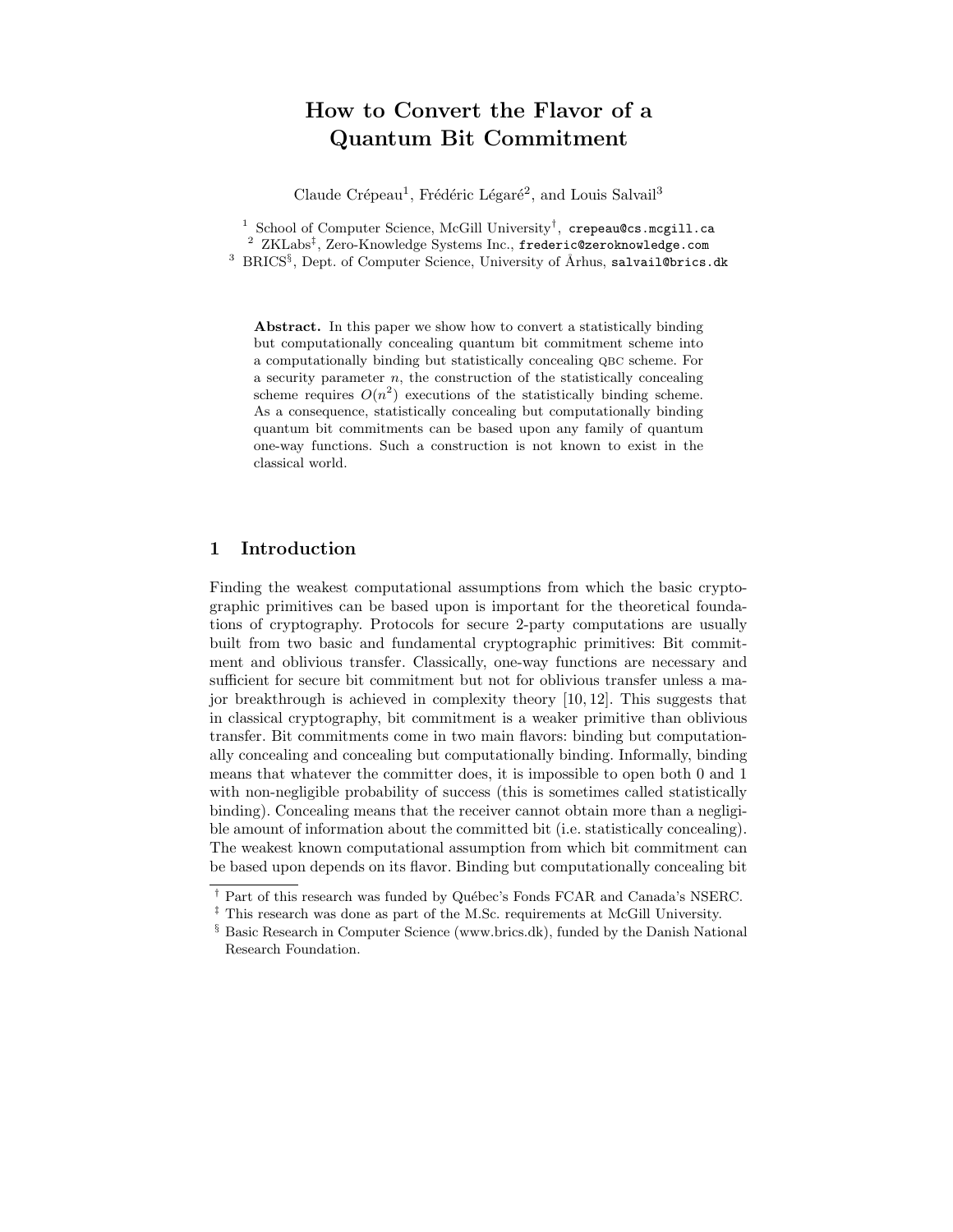commitments can be based upon any one-way function [17, 11, 7]. On the other hand, the weakest known assumption for concealing but computationally binding commitments is the existence of one-way permutations [18]. It seems that in the classical world, concealing commitments are more difficult to achieve than binding ones. The two flavors allow for different cryptographic applications. For example, computational zero-knowledge proofs [8, 9] can be constructed from binding commitments whereas perfect zero-knowledge arguments [4] use concealing commitments.

In quantum cryptography, computational assumptions are also required for bit commitment and oblivious transfer [15, 16, 14]. The standard computational assumptions for the quantum case are defined as in the classical case except that they must resist quantum inverters. A quantum one-way function is simply a classical function  $f: \{0,1\}^n \to \{0,1\}^{l(n)}$  for which given any  $x \in \{0,1\}^n$ ,  $f(x)$  can be efficiently computed by a quantum computer but finding  $x' \in f^{-1}(y)$  given  $y := f(x)$ , (when  $x \in_R \{0,1\}^n$ ) is hard. In [6], a concealing quantum bit commitment scheme is built from any quantum one-way permutation. The resulting scheme, although improving the communication complexity of the known classical protocols, requires the same kind of assumption as in the classical case. In this paper, we show that the computational assumption for concealing quantum bit commitment schemes can be weakened compared to its classical counterpart. Our construction relies upon the QOT protocol for quantum 1-out-of-2 oblivious transfer of Crépeau [5]. The QOT protocol can be seen as a construction of quantum oblivious transfer from a black-box for bit commitment [5, 19]. Therefore and unlike the classical case, there exists a black-box reduction of quantum oblivious transfer to bit commitment.

Our main contribution consists in showing how any statistically binding quantum bit commitment scheme can be transformed into a statistically concealing one. The construction is obtained by using the QOT protocol together with statistically binding but otherwise computationally concealing commitments (these commitments will be called initial commitments in the following). Using the QOT protocol that way, we construct a simple quantum commitment scheme that we show statistically concealing and computationally binding. The construction converts the flavor of the initial commitments after calling them  $O(n^2)$  times for n a security parameter. As a byproduct, we show that the QOT protocol is an oblivious transfer that statistically hides one out of the two bits sent and computationally conceals the receiver's selection bit whenever it is used together with statistically binding but computationally concealing commitments instead of perfect commitments given as black-boxes. This extends the security result for the QOT protocol of  $[5, 19]$  to the computational case. Our reduction of an adversary for the binding condition of the resulting commitment scheme to an adversary for the concealing condition of the initial commitment is expected polynomial-time black-box. Although quantum information has peculiar behaviors adding complexity to the security proofs of cryptographic protocols, we shall see that using quantum oblivious transfer as a primitive allows to return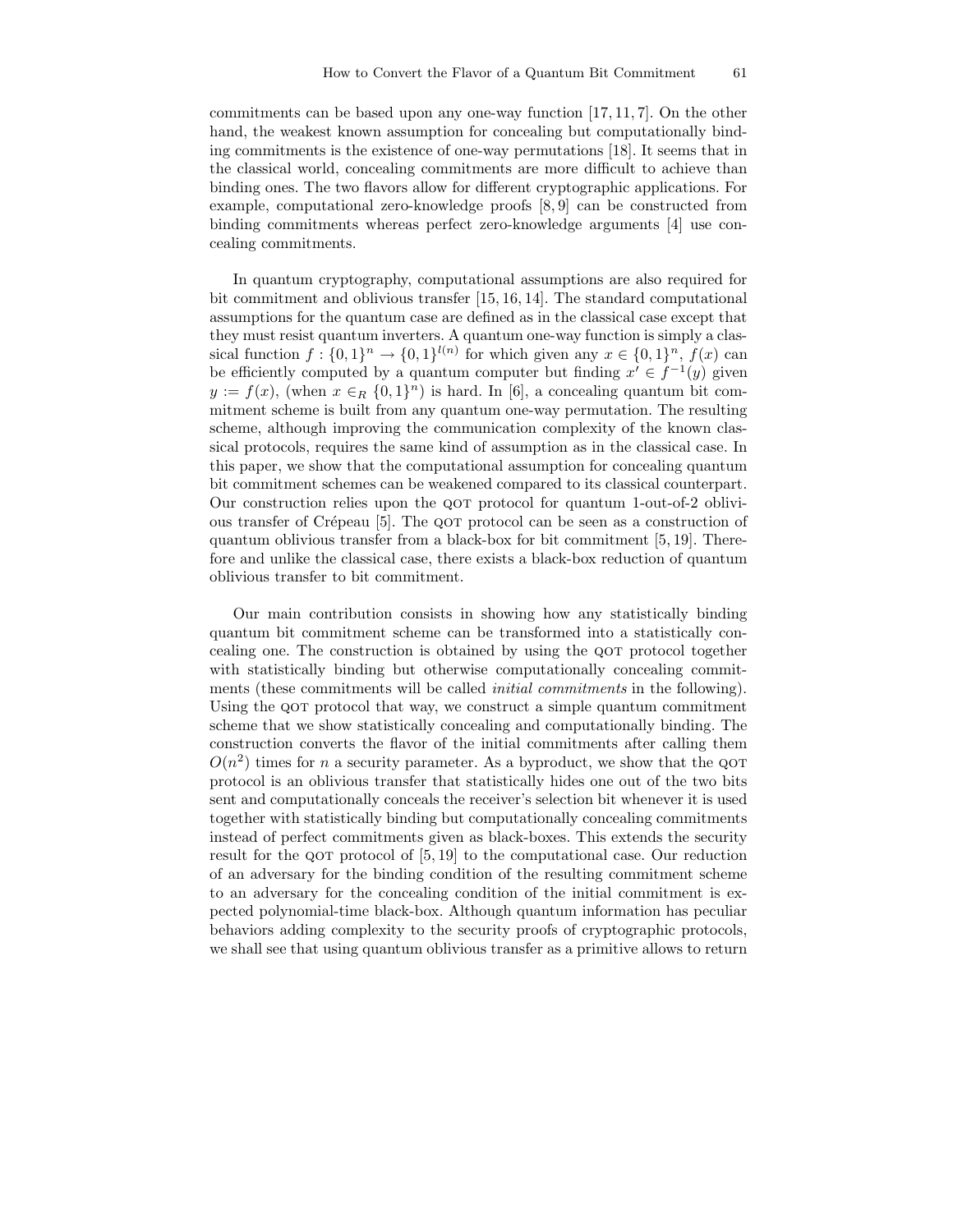to an essentially classical situation. This might be of independent interest for the construction and analysis of complex quantum protocols.

One consequence of our result is that statistically concealing but computationally binding quantum commitment scheme can be based upon any quantum one-way function using Naor's construction [17] from pseudo-random bit generators. Only the ability to send and receive BB84[1] qubits is required in order to get the new flavor. The scheme can therefore be implemented using current technology. Our result gives more evidences that computational security in 2-party quantum cryptography enjoys different properties than its classical counterpart.

Paper's Organization. We introduce tools and definitions in Sect. 2. The protocol by which the flavor of an originally binding but computationally concealing commitment is transformed into a concealing but computationally binding commitment is described in Sect. 3. The security proof of our construction is given in Sect. 4 and Sect. 5. In Sect. 4, we show that the resulting commitment is computationally binding if the original one was computationally concealing. We then prove in Sect. 5 that if the initial commitment scheme is binding then the resulting one is concealing. We finally conclude in Sect. 6.

### 2 Preliminaries

#### 2.1 Tools

Let  $X \sim B(p)$  be a Bernoulli random variable with probability of success p (when  $X = 1$ ). The following simple argument will be useful:

**Hybrid Argument.** Let  $\mathcal{X} = \{X_1, X_2, \ldots, X_n\}$  be a set of independent random variables  $X_i \sim B(p_i)$  for  $1 \leq i \leq n$ . Then, there exist  $1 \leq k < n$  such that,

$$
|p_{k+1} - p_k| \ge \frac{|p_n - p_1|}{n}.\tag{1}
$$

The result also holds without the absolute values. Later, we shall be given  $\mathcal{X}$ without the values of the  $p_i$ 's but only circuits (quantum or classical)  $R_i$  for sampling in each  $X_i \in \mathcal{X}$  (i.e.  $P(R_i = 0) = p_i$ ) and a guarantee that (1) holds for some  $k$ . In this scenario, we shall need an algorithm for estimating the  $p_i$ 's and one for finding  $k'$  that satisfies a drop similar to  $(1)$ .

**Estimating the**  $p_i$ **'s.** Let R be a circuit for sampling in  $B(p)$  where  $p = q + \frac{1}{p(n)}$ ,  $0 \leq q < 1$  is a known constant, and  $p(n)$  is a positive polynomial. It is easy to devise an algorithm LowBound(R, q, n) that satisfies (see [13] for the proof and the algorithm):

**Lemma 1.** For n sufficiently large, LowBound(R, q, n) returns  $\frac{1}{g_n}$  such that  $\frac{1}{n^2p(n)} < \frac{1}{g_n} \leq \frac{1}{p(n)}$  except with probability  $2^{-\alpha n}, \alpha > 0$  and after calling R an expected  $O(n^5p(n)^2)$  times.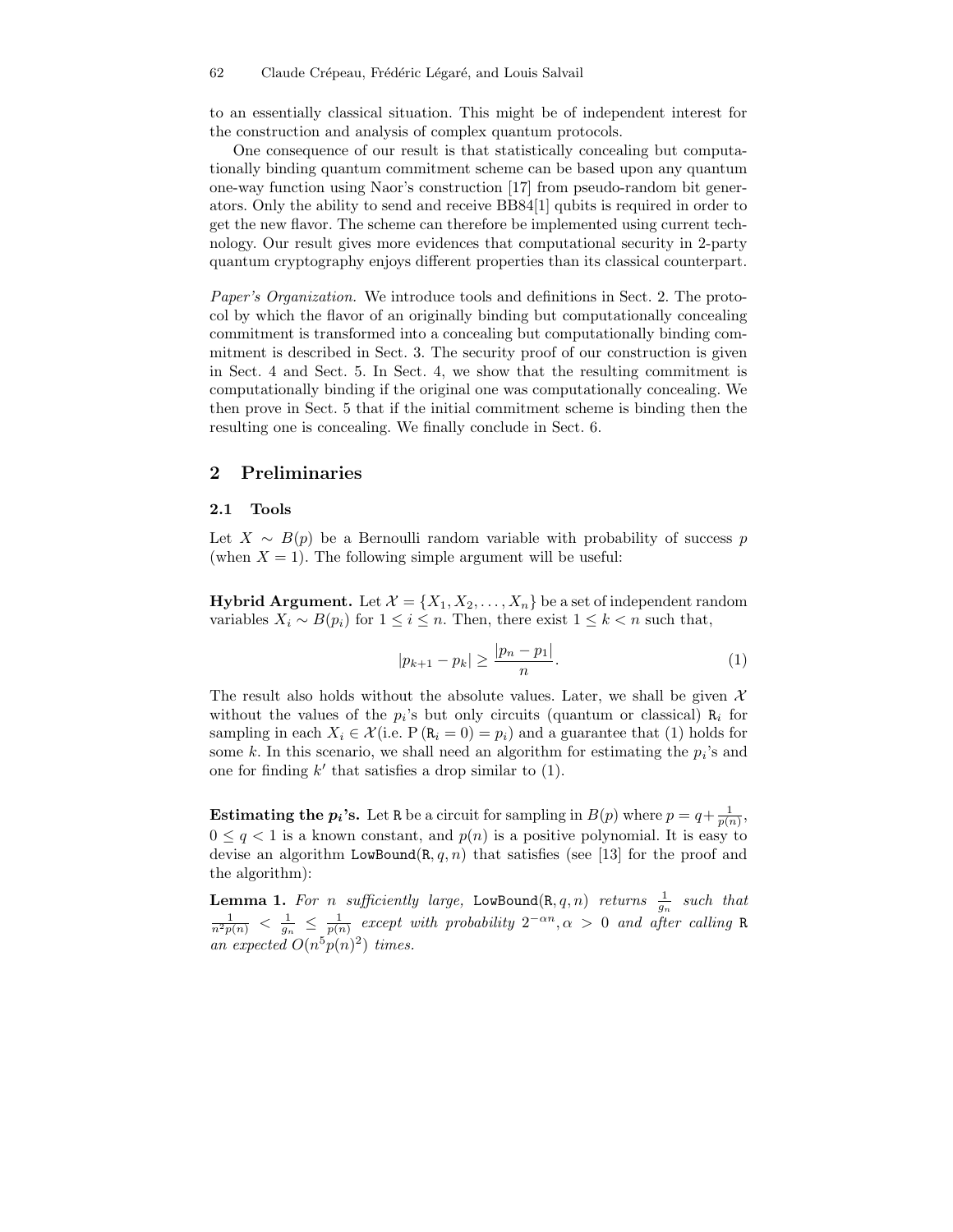**Finding a Drop.** Let  $\mathcal{D}_m(\frac{1}{p(n)}) = \{p_i\}_{i=0}^m$  be a family of Bernoulli distributions with unknown parameters  $0 \leq p_i \leq 1$  for every  $0 \leq i \leq m$  and such that  $p_{k^*} - p_{k^*+1} \geq \frac{1}{p(n)}$  for some  $0 \leq k^* < m$ . Let S be a sampling circuit for D that given  $0 \le l \le m$  runs  $\mathbb{R}_m$  (i.e.  $P(S(l) = 1) = 1 - P(S(l) = 0) = p_l$ ). We would like to find  $\kappa$  that exhibits a polynomial drop  $p_{\kappa} - p_{\kappa+1}$  similar to  $p_{k^*} - p_{k^*}$ . It is not difficult to find an algorithm FindDrop that finds  $\kappa$  (using the sampling circuit S as a black-box) such that (see [13] for the proof and the algorithm):

**Lemma 2.** Given a family of Bernoulli distributions  $\mathcal{D}_m(\frac{1}{p(n)}) = \{p_i\}_{i=1}^m$  with sampling circuit S such that  $p_{k^*} - p_{k^*+1} \geq \frac{1}{p(n)}$  for some  $0 \leq k^* \leq m-1$ , algorithm FindDrop(S,  $\frac{1}{p(n)}$ , n) returns κ such that  $p_{\kappa} - p_{\kappa+1} \geq \frac{1}{2p(n)}$  except with negligible probability  $2^{-\alpha n}$ ,  $\alpha > 0$  and after calling S at most  $O(m^2np(n)^2)$  times.

#### 2.2 Notations and Model of Computation

For simplicity, we shall often drop the security parameters associated with protocol executions. When protocols and adversaries are modeled as circuits they should be understood as infinite families of circuits, one circuit for each possible values of the security parameters. We write  $poly(n)$  for the set of all positive polynomials.

Let  $\mathcal{H}_n$  denote a *n*-dimensional Hilbert space, that is a complete inner product vector space over the complex numbers. The basis  $\{|0\rangle, |1\rangle\}$  denotes the computational or rectilinear or "+" basis for  $\mathcal{H}_2$ . When the context requires, we write  $|b\rangle_+$  to denote the bit b in the rectilinear basis. The diagonal basis, denoted " $\times$ ", is defined as  $\{|0\rangle_{\times}, |1\rangle_{\times}\}\$  where  $|0\rangle_{\times} = \frac{1}{\sqrt{2}}$  $\frac{1}{2}(|0\rangle + |1\rangle)$  and  $|1\rangle_{\times} = \frac{1}{\sqrt{2}}$  $\frac{1}{2}(|0\rangle - |1\rangle).$ The states  $|0\rangle, |1\rangle, |0\rangle$ , and  $|1\rangle$ , are the four BB84 states. For any  $x \in \{0, 1\}^n$ and  $\theta \in \{+, \times\}^n$ , the state  $|x\rangle_\theta$  is defined as  $\otimes_{i=1}^n |x_i\rangle_{\theta_i}$  where  $\otimes$  denotes the tensor product. An orthogonal (or von Neumann) measurement of a quantum state in  $\mathcal{H}_m$  is described by a set of m orthogonal projections  $\mathcal{M} = \{\mathbb{P}_i\}_{i=1}^m$  acting in  $\mathcal{H}_m$  thus satisfying  $\sum_i \mathbb{P}_i = \mathbb{1}_m$  where  $\mathbb{1}_m$  denotes the identity operator in  $\mathcal{H}_m$ . Each projection or equivalently each index  $i \in \{1, \ldots, m\}$  is a possible classical outcome for M.

We model quantum algorithms by quantum circuits built out of a universal set of quantum gates  $U\mathcal{G} = \{CNot, H, R_{\mathbb{Q}}\}\$ , where CNot denotes the controlled-NOT, H the one qubit Hadamard gate, and  $R<sub>0</sub>$  is an arbitrary one qubit non-trivial rotation specified by a matrix containing only rational numbers [2]. The timecomplexity of a quantum circuit C is the number of elementary gates  $||C||_{\mathcal{U}G}$  in C. In addition to the set of gates  $\mathcal{UG}$ , a quantum circuit is allowed to perform one kind of von Neumann measurement:  $\mathcal{M}_+ = \{ \mathbb{P}_0^+, \mathbb{P}_1^+ \}$  where  $\mathbb{P}_0^+ = |0\rangle\langle 0|$  and  $\mathbb{P}^+_1 = |1\rangle\langle 1|$  are the two orthogonal projections of the computational basis.  $\mathcal{M}_+$ is sometimes called the measurement in the rectilinear or computational basis. Another von Neumann measurement used by the receiver in the BB84 quantum coding scheme is the measurement in the *diagonal* basis  $\mathcal{M}_{\times} = \{ \mathbb{P}_0^{\times}, \mathbb{P}_1^{\times} \}$  for  $\mathbb{P}_0^{\times} = \frac{1}{2}(|0\rangle + |1\rangle)(|0\rangle + |1\rangle)^{\dagger}$  and  $\mathbb{P}_1^{\times} = \frac{1}{2}(|0\rangle - |1\rangle)(|0\rangle - |1\rangle)^{\dagger}$  where  $\dagger$  denotes the transposed-complex conjugate operator. The Hadamard gate H is sufficient to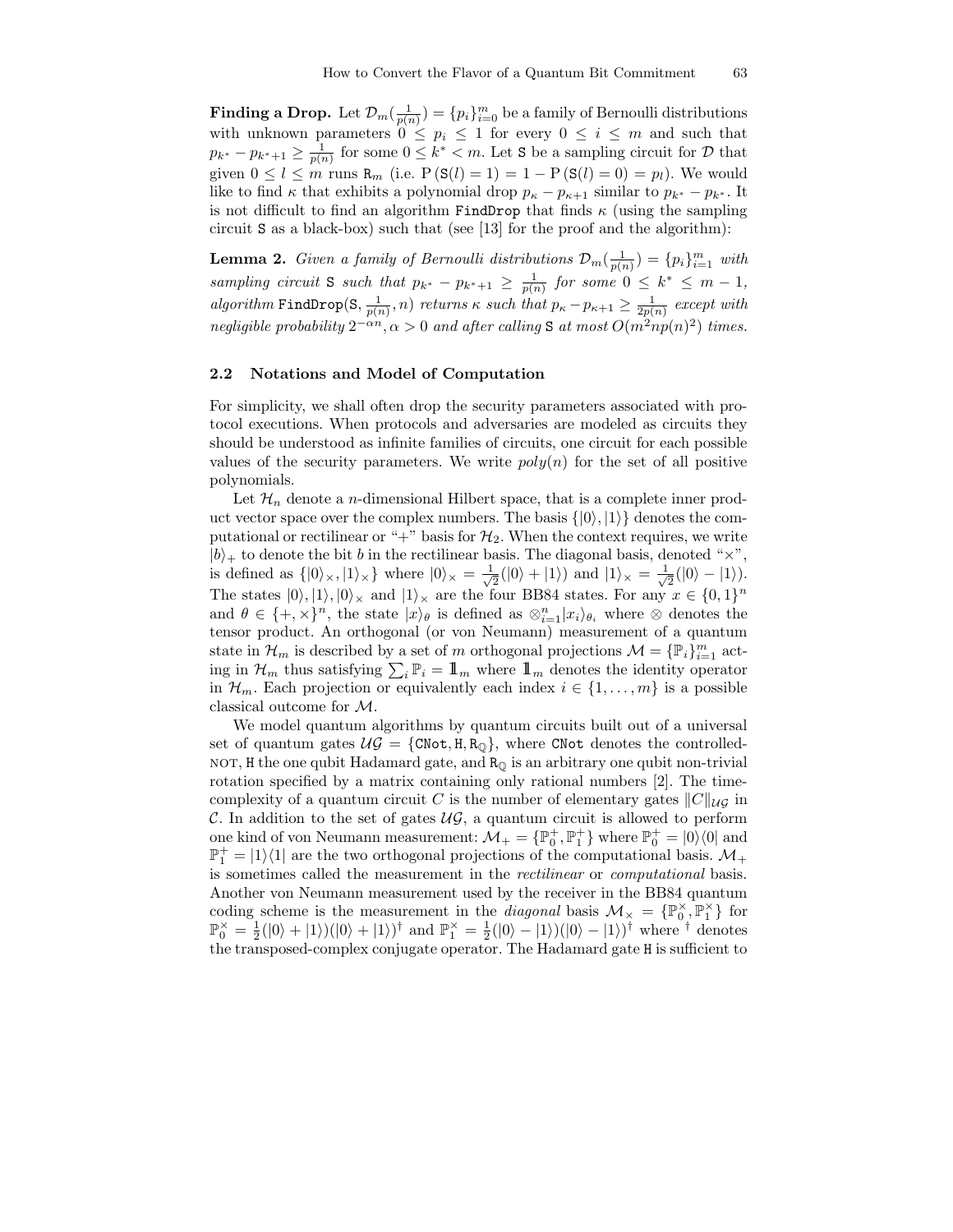build measurement  $M_{\times} \in \mathcal{UG}$  from  $\mathcal{M}_{+}$  since  $\mathcal{M}_{\times} = \{H\mathbb{P}_{0}^{+}H^{\dagger},H\mathbb{P}_{1}^{+}H^{\dagger}\}\.$  For  $x \in$  $\{0,1\}^n$  and  $\beta \in \{+, \times\}^n$  we write  $\mathbb{P}_{x}^{\beta} \equiv \otimes_{i=1}^n \mathbb{P}_{x_i}^{\beta_i}$ . If  $|\Psi\rangle \in H_A \otimes H_B$  is a composite quantum state, we write  $\mathbb{P}_x^A|\Psi\rangle$  (i.e.  $\mathbb{P}_x^A\otimes\mathbb{1}^B|\Psi\rangle)$  for the projector applied to the registers in  $H_A$  along the state  $|x\rangle$  for  $x \in \{0,1\}^{\text{Dim}(H_A)}$ . The classical output  $L(|\Psi\rangle)$  of circuit L is the classical outcomes of all von Neumann measurements  $\mathcal{M}_+$  taking place during the computation  $L|\Psi\rangle$ . If the circuit L accepts two input states of the form  $|\Psi_0\rangle \otimes |\Psi_1\rangle$  we may write similarly  $L(|\Psi_0\rangle, |\Psi_1\rangle)$  for the classical output.

A 2-party quantum protocol is a pair of interactive quantum circuits  $(A, B)$ applied to some initial product state  $|x_A\rangle^A \otimes |x_B\rangle^B$  representing A's and B's inputs to the protocol neglecting to write explicitly the states of  $A$ 's and  $B$ 's registers that do not encode their respective input to the protocol (thus all in initial states  $|0\rangle$ ). Also, we shall often write  $|x_A\rangle^A |x_B\rangle^B$  for the product state without explicitly writing the tensor product ⊗. Since communication takes place between  $A$  and  $B$ , the complete circuit representing one protocol execution may have quantum gates in  $A$  and  $B$  acting upon the same quantum registers. We write  $A \odot B$  for the complete quantum circuit when A is interacting with B. The final composite state  $|\Psi_{final}\rangle$  obtained after the execution is then written as  $|\Psi_{final}\rangle = (A \odot B)|x_A\rangle^A |x_B\rangle^B$ .

#### 2.3 Cryptographic Primitives

The two relevant quantum primitives we shall use heavily in the following are quantum bit commitment and quantum oblivious transfer. They are defined as straightforward quantum generalizations of their classical counterparts.

Quantum Bit Commitment A quantum bit commitment scheme is defined by two quantum protocols  $((C^A, C^B), (O^A, O^B))$  where  $(C^A, C^B)$  is a pair of interactive quantum circuits for the committing stage and  $(O^A, O^B)$ is a pair of interactive quantum circuits for the opening stage (i.e.  $A$  being the committer and  $\hat{B}$  the receiver). The committing stage generates the state  $|\Psi_b\rangle = (C^A \odot C^B)|b\rangle^A|0\rangle^B$  upon which the opening stage is executed:  $|\Psi_{final}\rangle = (O^A \odot O^B)|\Psi_b\rangle$ . The binding condition of a quantum bit commitment is slightly more general than the usual classical definition. An adversary  $\tilde{A} = (C^{\tilde{A}}, O^{\tilde{A}})$  is such that  $|\tilde{\Psi}\rangle = (C^{\tilde{A}} \odot C^B)|0\rangle^{\tilde{A}}|0\rangle^B$  is generated during the committing stage. The dishonest opening circuit  $O^{\tilde{A}}$  tries to open  $b \in \{0,1\}$  given as an extra input bit  $|b\rangle^{\tilde{A}}$ . Given the final state  $|\tilde{\Psi}_{final}\rangle = (O^{\tilde{A}} \odot O^B)|b\rangle^{\tilde{A}}|\tilde{\Psi}\rangle$ we define  $s_b(n)$  as the probability to open b with success. More precisely,  $s_b(n) = ||\mathbb{P}_{OK,b}^{B}|\tilde{\Psi}_{final}\rangle||^2$  where  $\mathbb{P}_{OK,b}^{B}$  is Bob's projection operator on the subspace leading to accept the opening of  $b$ . An adversary  $\tilde{A}$  of the binding condition who can open  $b = 0$  with probability at least  $s_0(n)$  and open  $b = 1$  with probability at least  $s_1(n)$  will be called a  $(s_0(n), s_1(n))$ –adversary against the binding condition. We define the concealing and binding criteria similarly to [6]: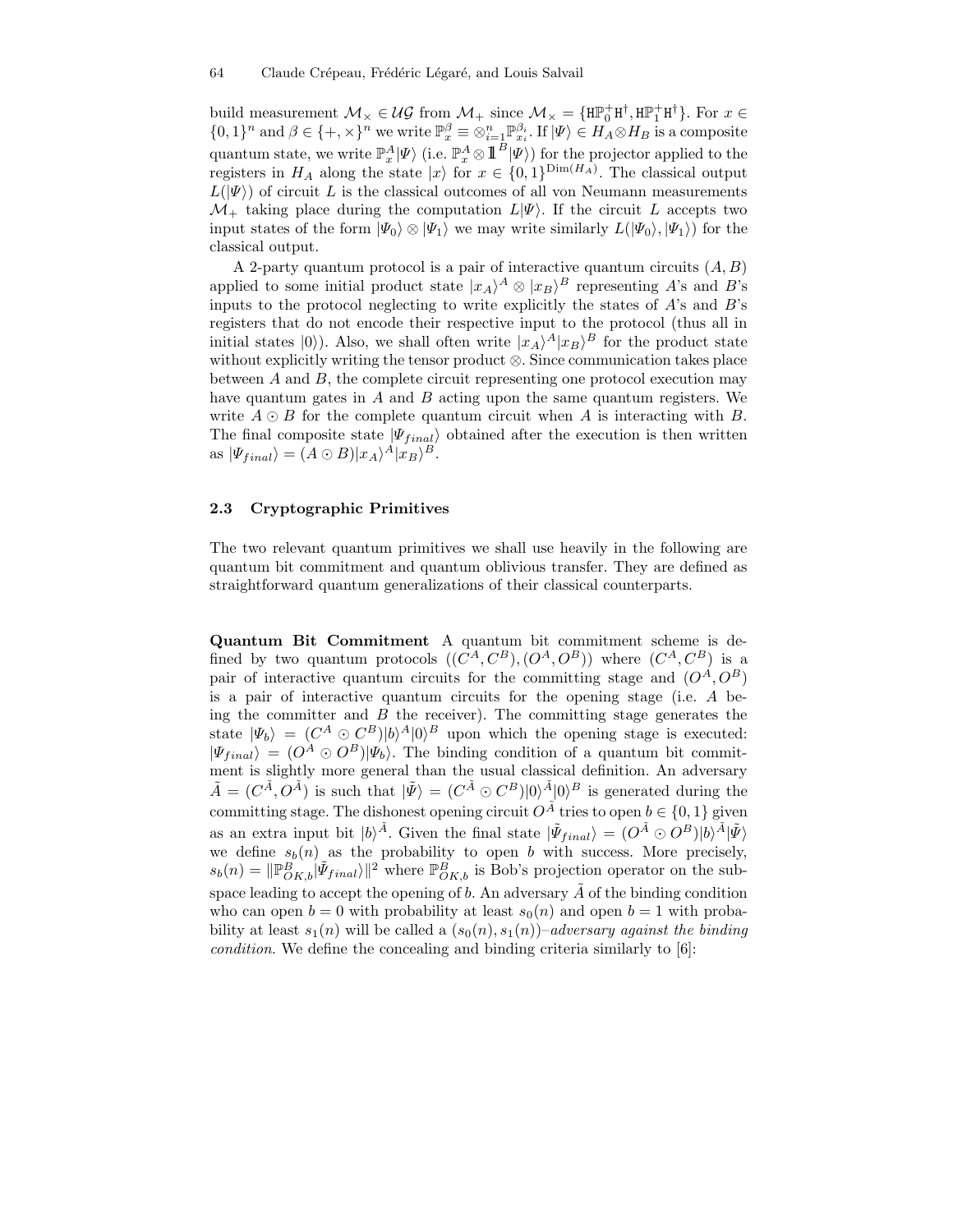- (computationally) binding: There exists no positive polynomial  $p(n)$  and quantum  $(s_0(n), s_1(n))$ -adversary  $\tilde{A}$  such that  $s_0(n) + s_1(n) \geq 1 + \frac{1}{p(n)}$ for n sufficiently large. The scheme is computationally binding if we add the restriction that  $\|\tilde{A}\|_{\mathcal{UG}} \in poly(n).$
- (computationally) concealing: For every interactive quantum circuit  $\tilde{C}^B$ for the committing stage, all quantum circuits  $L^{\tilde{B}}$  acting only upon  $\tilde{B}$ 's registers, all positive polynomials  $p(n)$  and n sufficiently large,  $P\left(L^{\tilde{B}}((C^A\odot C^{\tilde{B}})|b\rangle^A|0\rangle^{\tilde{B}})=b\right) < \frac{1}{2}+\frac{1}{p(n)}$  where the probabilities are taken over  $b \in_R \{0,1\}$ . The scheme is *computationally concealing* if we add the restriction  $||C^{\tilde{B}}||_{\mathcal{U}\mathcal{G}} + ||L^{\tilde{B}}||_{\mathcal{U}\mathcal{G}} \in poly(n).$

Note that the concealing and binding conditions are statistical not perfect.

Quantum Oblivious Transfer A  $1-2$  quantum oblivious transfer protocol [5] involves a sender Alice holding input bits  $(b_0, b_1)$  and a receiver Bob holding input  $c \in \{0, 1\}$ . Alice sends  $(b_0, b_1)$  to Bob in such a way that Bob receives only  $b_c$  and Alice does not get to know c. The receiver must not be able to find  $b_{\overline{c}}$  for at at least one  $\overline{c} \in \{0,1\}$  and even given  $b_c$ . More precisely, a protocol  $(A, B)$ for 1–2 quantum oblivious is such that  $|\Psi(b_0, b_1, c)\rangle = (A \odot B)|b_0 b_1\rangle^A|c\rangle^B$  allows Bob to recover  $b_c$  from applying  $\mathcal{M}_+$  upon one of his registers. A protocol for 1–2 quantum oblivious transfer is (computationally) secure if it is both

- (computationally) secure against the sender: For every quantum sender  $\tilde{A}$ , all quantum circuit  $L^{\tilde{A}}$  acting only on  $\tilde{A}$ 's registers, all positive polynomials  $p(n)$  and n sufficiently large,  $P\left(L^{\tilde{A}}((\tilde{A} \odot B)|00\rangle^{\tilde{A}}|c\rangle^B) = c\right) < \frac{1}{2} + \frac{1}{p(n)}$ where the probabilities are taken over  $c \in_R \{0,1\}$ . The security is *computational* if we add the restriction  $||L^{\tilde{A}}||_{\mathcal{UG}} + ||\tilde{A}||_{\mathcal{UG}} \in poly(n)$ .
- (computationally) secure against the receiver: For every quantum receiver  $\tilde{B}$ , all quantum circuits  $L^{\tilde{B}}$  acting only on  $\tilde{B}$ 's registers, all positive polynomials  $p(n)$  and n sufficiently large, there exists a random variable c with possible outcome 0 or 1 depending on  $(A \odot \tilde{B})|b_0b_1\rangle^A|0\rangle^{\tilde{B}}$  satisfying  $P\left(L^{\tilde{B}}((A \odot \tilde{B})|b_0b_1\rangle^A|0\rangle^{\tilde{B}}, |b_c\rangle^{\tilde{B}}) = b_{\bar{c}}\right) < \frac{1}{2} + \frac{1}{p(n)}$  where the probabilities are taken over  $b_0, b_1 \in_R \{0, 1\}$ . The security is *computational* if we add the restriction  $\|\tilde{B}\|_{\mathcal{UG}} + \|L^{\tilde{B}}\|_{\mathcal{UG}} \in poly(n).$

As for bit commitment, the security is statistical not perfect.

### 3 The protocols

In this section, we first describe the QOT protocol of [5] for 1-2 oblivious transfer. Then, we describe a simple quantum bit commitment scheme QBC, using QOT as a sub-protocol, that transforms any binding bit commitment scheme into a concealing one. Throughout this paper, we assume for simplicity that quantum transmission is error-free.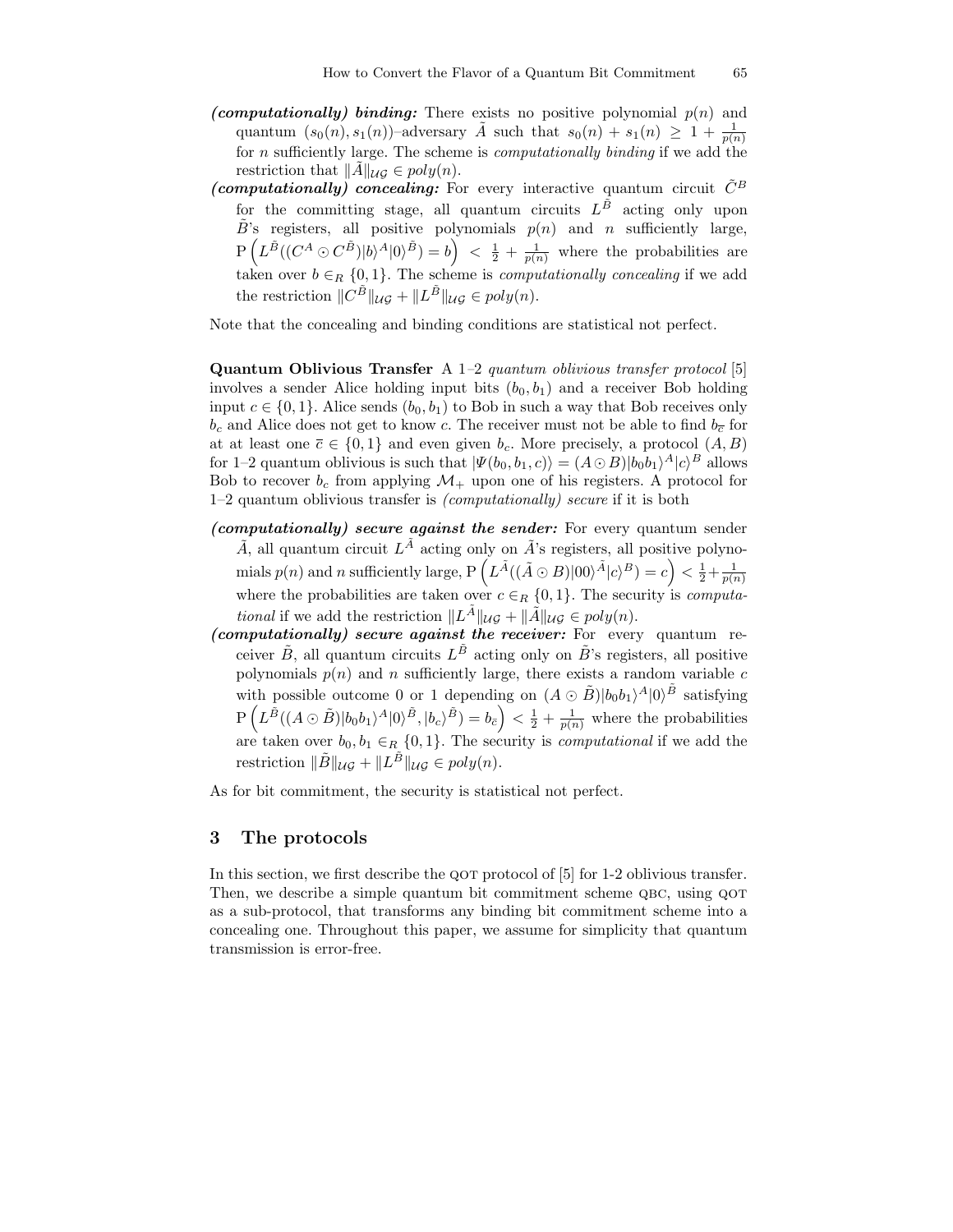#### 3.1 QOT Protocol

The QOT protocol  $[5]$  is based upon the BB84 quantum coding scheme  $[1]$ . If the receiver (Bob) of a random BB84 qubit  $|s\rangle_{\beta}$ ,  $s \in_R \{0,1\}$ ,  $\beta \in_R \{+, \times\}$  measures it in basis  $\hat{\beta} \in_R \{+, \times\}$  upon reception, then a noisy classical communication of bit s from Alice to Bob is implemented. Moreover, if later on Alice announces β, then Bob knows that he received s whenever  $\beta = \beta$  and an uncorrelated bit whenever  $\beta \neq \hat{\beta}$ . The QOT protocol amplifies this process in order to get a secure 1–2 oblivious transfer. In order to ensure that Bob measures the BB84 qubits upon reception, bit commitments are used. Bob commits upon each measurement  $basis<sup>1</sup>$  and measurement outcome right after the quantum transmission. Alice then verifies in random positions that Bob has really measured the transmitted qubits by testing that whenever  $\beta = \hat{\beta}$  then Bob's classical outcome  $r \in \{0, 1\}$ is such that  $r = s$ .

In the following, we assume that Alice and Bob have access to some bit commitment scheme BBC in order for Bob to commit upon the measurement bases of the received qubits together with the outcomes. Since the two commitments are made together, we write  $\text{BBC}(x, y)$  where  $x \in \{+, \times\}$  and  $y \in \{0, 1\}$  for the commitments of both the measurement basis and the measurement outcome. BBC may be given as a black-box for bit commitment or may be provided from some computational assumption. We denote by  $Open-BBC(x, y)$  the opening stage of BBC(x, y). Protocol  $QOT(b_0, b_1)(c)$  achieves the oblivious transfer of bit  $b_c$ .

## **Protocol 1** (  $QOT(b_0, b_1)(c)$  )

- 1: For  $1 \le i \le 2n$ 
	- $-$  Alice picks  $s_i \in_R \{0,1\}, \beta_i \in_R \{+, \times\}$
	- Alice sends to Bob a qubit  $\pi_i$  in state  $|s_i\rangle_{\beta_i}$
	- Bob picks a basis  $\hat{\beta}_i \in_R \{+, \times\}$ , measures  $\pi_i$  in basis  $\hat{\beta}_i$ , and obtains the *outcome*  $r_i \in \{0, 1\}$
- 2: For  $1 \leq i \leq n$ 
	- Bob runs BBC( $(\hat{\beta}_i, r_i)$  and BBC( $(\hat{\beta}_{n+i}, r_{n+i})$  with Alice
- $−$  Alice picks  $f_i \in_R \{0,1\}$  and announces it to Bob
- Bob runs Open-BBC( $(β<sub>nf<sub>i</sub>+i</sub>, r<sub>nf<sub>i</sub>+i</sub>)$
- Alice verifies that  $\beta_{nf_i+i} = \beta_{nf_i+i} \Rightarrow s_{nf_i+i} = r_{nf_i+i}$ , otherwise she rejects the current execution
- $-$  if  $f_i = 0$  then Alice sets  $\beta_i \leftarrow \beta_{n+i}$  and  $s_i \leftarrow s_{n+i}$  and Bob sets  $\hat{\beta}_i \leftarrow \hat{\beta}_{n+i}$ and  $r_i \leftarrow r_{n+i}$
- **3:** Alice announces her choices of bases  $\beta_1, \beta_2, \ldots, \beta_n$  to Bob
- 4: Bob chooses at random and announces two subsets of positions  $J_0, J_1 \subset$
- $\{1, 2, \ldots, n\}, |J_0| = |J_1| = \frac{n}{3}, J_0 \cap J_1 = \emptyset, \text{ and } \forall i \in J_c, \beta_i = \hat{\beta}_i.$
- **5:** Alice computes and announces  $\hat{b}_0 = \bigoplus_{j \in J_0} s_j \oplus b_0$  and  $\hat{b}_1 = \bigoplus_{j \in J_1} s_j \oplus b_1$
- **6:** Bob receives  $\langle \hat{b}_0, \hat{b}_1 \rangle$  and computes  $b_c = \bigoplus_{i \in J_c} r_i \oplus \hat{b}_c$

<sup>&</sup>lt;sup>1</sup> The bases  $\{+, \times\}$  are encoded in  $\{0, 1\}$ .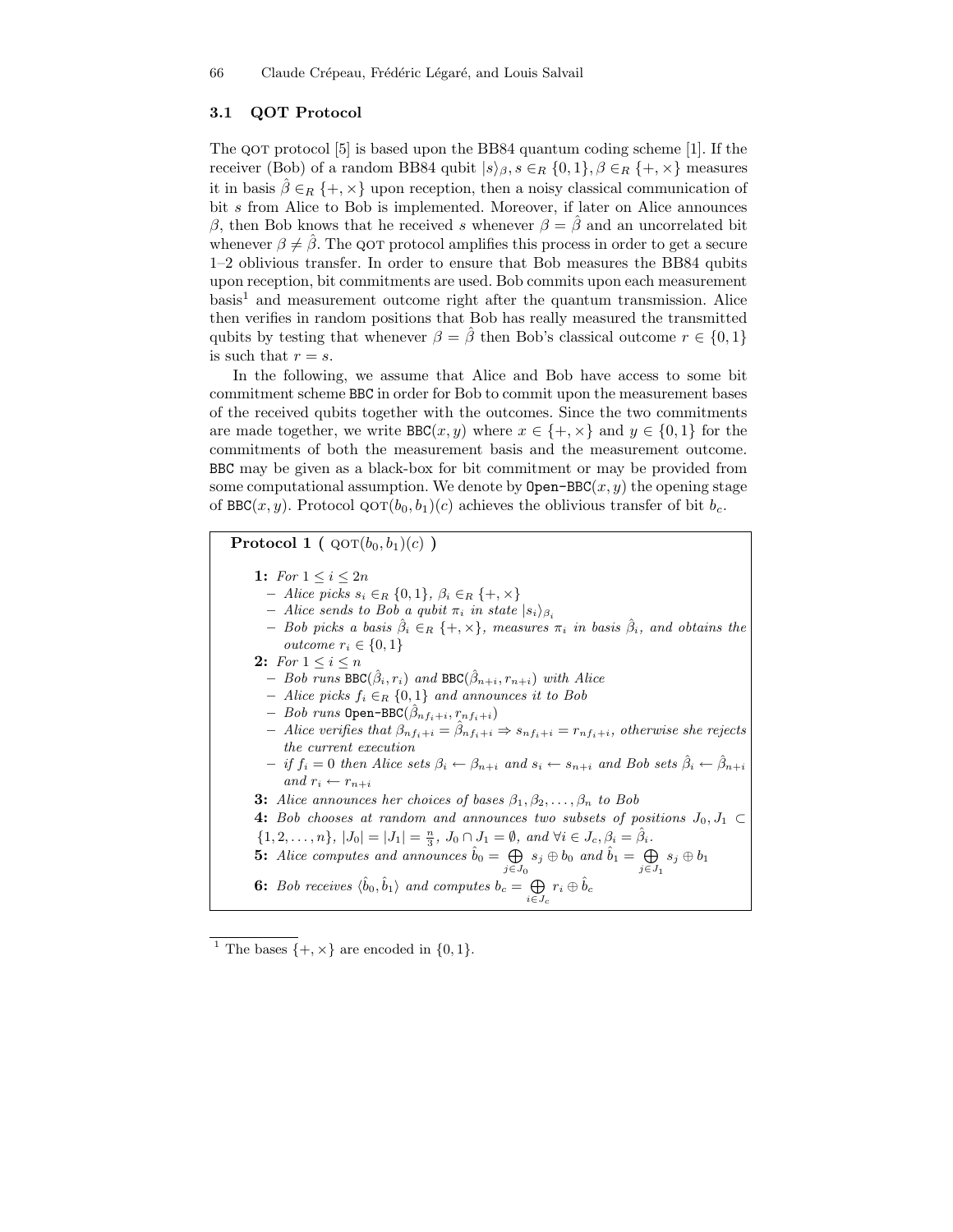Known Security Results. The correctness and the security of the QOT protocol against the sender (Alice) has been reduced to the concealing property of BBC in [5]. The security against the receiver (Bob) has been provided by Yao in [19] given the commitment scheme BBC is perfectly binding. That is, given BBC is a perfect black-box for bit commitment then QOT is secure against any dishonest Bob irrespectively of his computing power.

### 3.2 QBC Protocol using QOT

Given a binding but computationally concealing bit commitment scheme BBC in qot the following simple commitment scheme will be shown concealing and computationally binding.

Protocol 2 ( $QBC(b)$ ) 1:  $QBC-COMMIT(b)$  $-$  For  $1 \leq j \leq n$ • Alice prepares  $a_{0j} \in R \{0,1\}$  and  $a_{1j} = a_{0j} \oplus b$ • Bob prepares  $c_i \in_R \{0,1\}$ • Alice and Bob execute  $QOT(a_{0j}, a_{1j})(c_j)$  and Bob receives the result  $d_j$ 2:  $QBC-OPEN(b)$ • Alice announces b • For  $1 \leq j \leq n$ • Alice announces  $a_{0j}$  and  $a_{1j}$ • Bob verifies that  $b = a_{0j} \oplus a_{1j}$  and  $d_j = a_{c_j j}$ 

A commitment to bit b is done by sending through  $1-2$  oblivious transfers n pairs of bits  $\{(a_{0j}, a_{1j})\}_{j=1}^n$  such that  $a_{0j} \oplus a_{1j} = b$ . The concealing condition relies on the security of qot against a malicious receiver and the binding condition relies on the security against a malicious sender. Intuitively, QBC appears concealing since for  $1 \leq j \leq n$  Bob cannot obtain information on more than one of the two bits  $(a_{0j}, a_{1j})$  input in the j-th QOT and so, cannot determine  $b = a_{0j} \oplus a_{1j}$ . Similarly, QBC should be binding since for all  $1 \leq j \leq n$  Alice needs to change the bit  $a_{\bar{d}_i j}$  not selected by Bob in order to change her commitment.

More Notations. In the following we shall have to identify the variables generated during all calls to QOT in QBC. For that purpose, we use the following notation:

- $-\pi_i^j$  is the *i*-th qubit sent in the *j*-th call to QOT in QBC.
- $-\beta_i^j \in \{+, \times\}$  is the basis  $\beta_i$  announced by Alice in the  $j^{\text{th}}$  run of QOT in QBC. Note that a malicious Alice can send  $\pi_i^j$  other than  $|0\rangle_{\beta_i^j}$  and  $|1\rangle_{\beta_i^j}$ .
- $-\hat{\beta}_i^j \in \{+, \times\}$  is the basis used by Bob to measure  $\pi_i^j$  in the j-th call to QOT.
- $\{-r_i^j \in \{0,1\} \text{ is the outcome of Bob's measurement of } \pi_i^j \text{ in basis } \hat{\beta}_i^j.$
- $-\hat{r}_i^j \in \{0,1\}$  is Carl's outcome for measurement of  $\pi_i^j$  in basis  $\beta_i^j$ .
- $-J^j = (J_0^j, J_1^j)$  is the pair of sets announced by Bob in the j<sup>th</sup> run of QOT.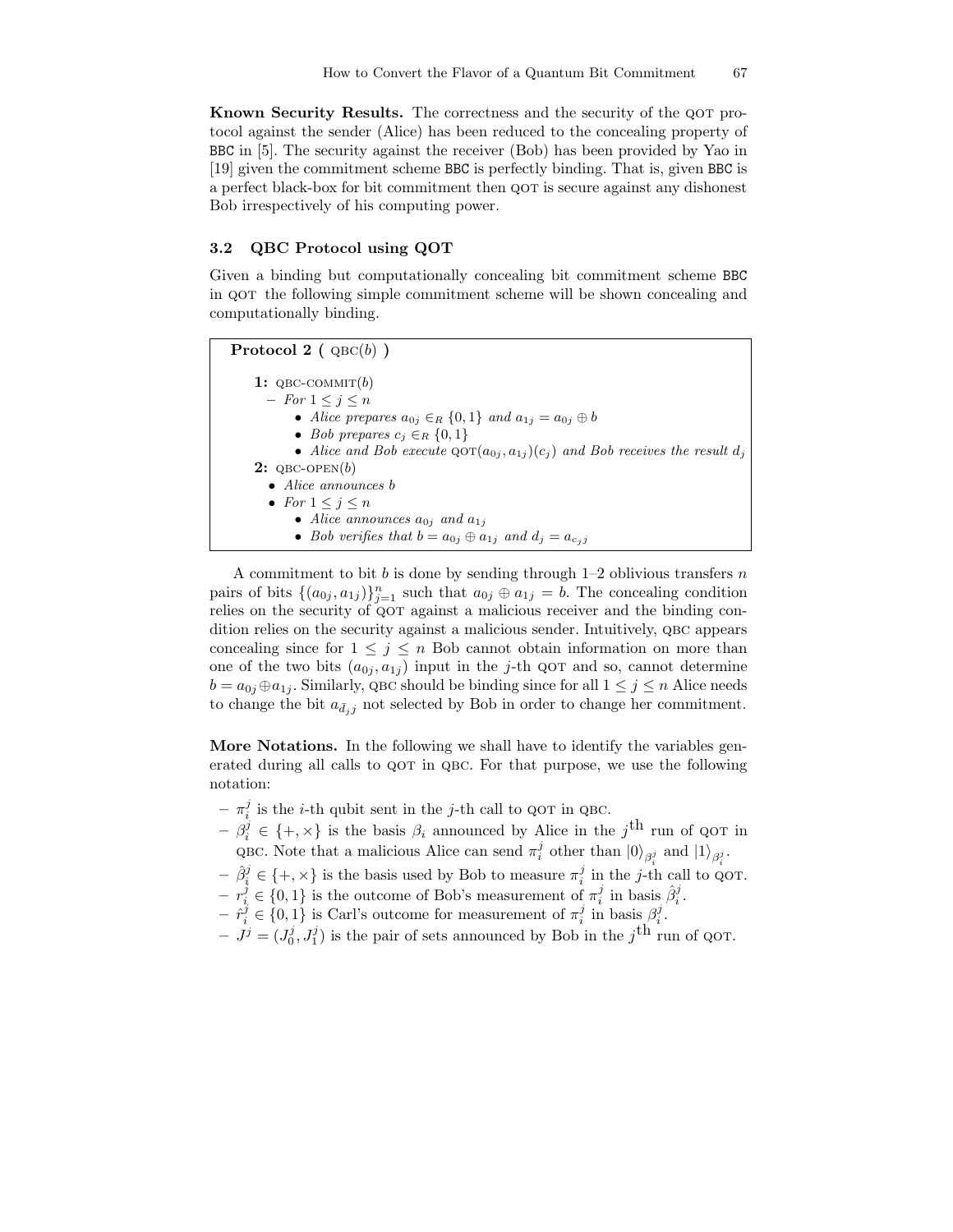We denote by bold lowercases the values for all executions at one glance:  $\beta =$  $\{\beta_i^j\}_{i,j}, \hat{\boldsymbol{\beta}} = \{\hat{\beta}_i^j\}_{i,j}, \boldsymbol{r} = \{r_i^j\}_{i,j}, \text{ and } \hat{\boldsymbol{r}} = \{\hat{r}_i^j\}_{i,j}.$  We denote by  $\hat{\boldsymbol{b}}_0 = \hat{b}_0^1, \ldots, \hat{b}_0^n$ and  $\hat{\bm{b}}_1 = \hat{b}_1^1, \ldots, \hat{b}_1^n$  the bits announced by Alice at step 5 of each call to QOT. Similarly, we denote by  $\boldsymbol{a} = (\boldsymbol{a}_0, \boldsymbol{a}_1) = (a_{01}, a_{11}), (a_{02}, a_{12}), \dots, (a_{0n}, a_{1n}) \in \{0, 1\}^{2n}$ Alice's announcements during the opening stage. We also denote  $\boldsymbol{J}_0 = J_0^1, \dots, J_0^n$ and  $J_1 = J_1^1, \ldots, J_1^n$  all sets announced by Bob and we write  $J = (J_0, J_1)$ . Let  $c = c_1, \ldots, c_n$  be all selection bits used by Bob and let  $d = d_1, \ldots, d_n$  be all bits received by QOT. We write  $J_c = J_{c_1}^1, J_{c_2}^2, \ldots, J_{c_n}^n$  for all set of positions corresponding to qubits measured by Bob in bases announced by Alice.

## 4 The Binding Condition

In the following section, we show that QBC is secure against any Alice (the sender) who cannot break the concealing condition of the initial commitment scheme BBC. BBC is used in the calls to QOT in order for Bob to commit on his measurements and outcomes.

Simplified Version of QOT. In our analysis of the binding condition of QBC, we shall assume that the opening of half of the commitments in step 2 of QOT doesn't occur. The opening of the commitments allows Alice to make sure that Bob measured the qubits received in qot upon reception. This test is not relevant to the binding condition of QBC.

 $\textbf{Protocol 3} \, \left(\, \, \text{QOT}^{*}(b_0, b_1)(c) \, \, \right)$ **1:** ...step 1 of protocol 2 2: For  $1 \leq i \leq n$ – Bob runs BBC( $(\hat{\beta}_i, r_i)$  and BBC( $(\hat{\beta}_{n+i}, r_{n+i})$  with Alice  $−$  Alice picks  $f_i \in_R \{0,1\}$  and announces it to Bob  $-$  if  $f_i = 0$  then Alice sets  $\beta_i \leftarrow \beta_{n+i}$  and  $s_i \leftarrow s_{n+i}$  and Bob sets  $\hat{\beta}_i \leftarrow \hat{\beta}_{n+i}$ and  $r_i \leftarrow r_{n+i}$ **3–6:** ...as steps 3 to 6 in protocol 2.

We omit the proof of the following simple lemma:

**Lemma 3.** If  $QOT^*$  is secure against the sender then  $QOT$  is secure against the sender.

Throughout Sect. 4, we shall assume implicitely calls to  $QOT^*$  in QBC instead of calls to QOT. This simplifies the analysis and according to Lemma 3, it can be done without loss of generality.

#### 4.1 How to Prove the Binding Condition

In order to show that qbc is computationally binding, we introduce intermediary protocols that will allow us to bridge the security of qbc with the known security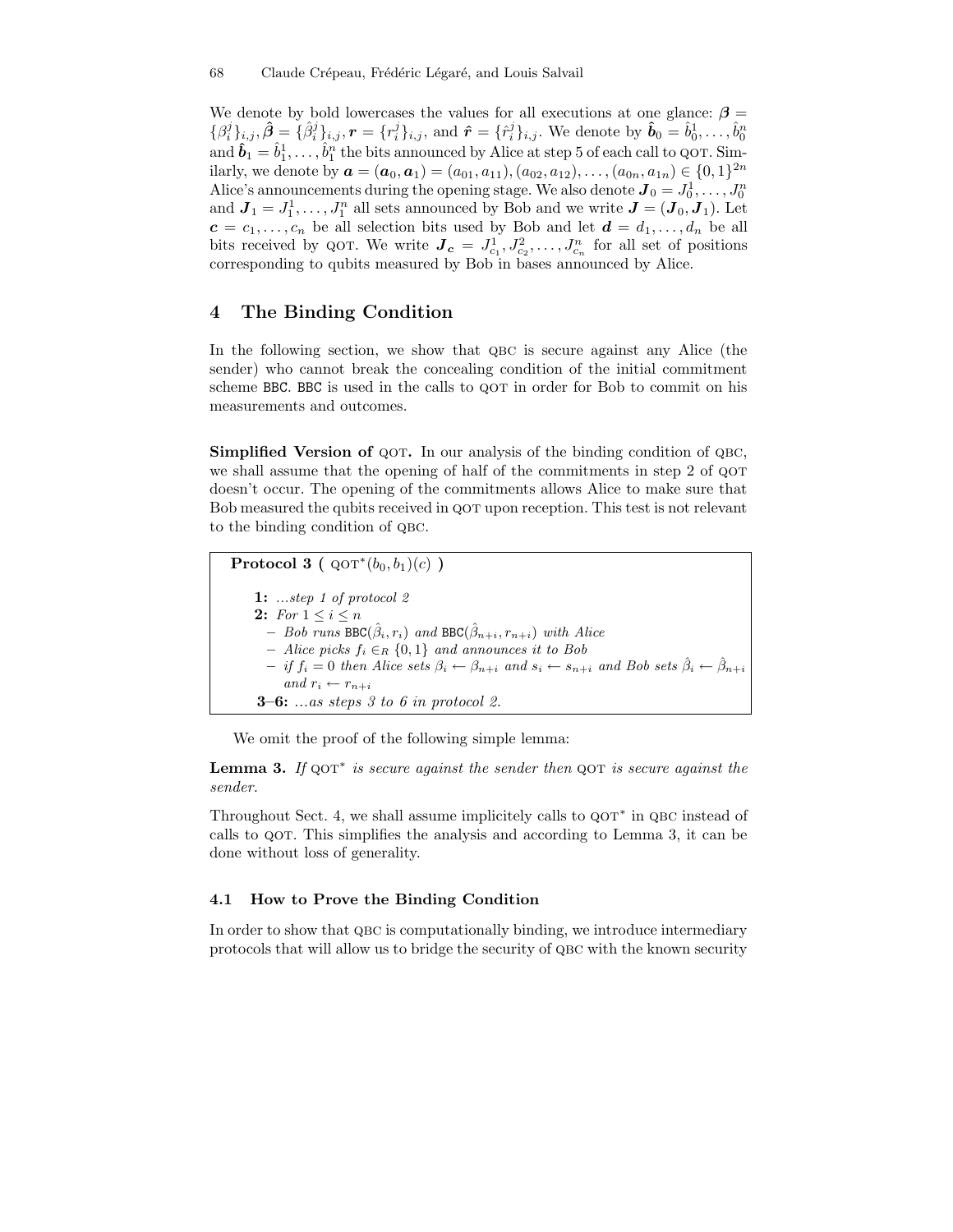of qot given black-boxes for bit commitments. Let's consider the following four modified protocols:

- u-qot: Protocol qot except that in step 2, Bob commits to random values. In other words, for  $1 \leq i \leq n$ , Bob runs BBC $(u_{0i}, u_{1i})$  and BBC $(u_{2i}, u_{3i})$  with  $u_{0i}, u_{2i} \in_R \{+, \times\}$  and  $u_{1i}, u_{3i} \in_R \{0, 1\}.$
- M-QOT: The same as U-QOT but a third party named Carl, for  $1 \leq i \leq n$ , intercepts the *i*-th qubit  $\pi_i$  sent by Alice in step 1, measures in basis  $\beta_i$ (announced by Alice in step 3) and sends the resulting state to Bob.
- u-qbc: Protocol qbc using u-qot.
- m-qbc: Protocol qbc using m-qot.

The security against any dishonest sender in U-QOT and M-QOT is a direct consequence of the analysis in [5]. Since the commitments upon measurements do not carry any information about Bob's measurement, Alice cannot obtain any information about his selection bit c. The security is information-theoretic, no complexity assumption on Alice's computing power is required.

We reduce the security of the binding condition of QBC to the security of the concealing condition of BBC in two steps:

- 1. Using Lemmas 4 and 5, we conclude in Lemma 6 that U-QBC is binding. The modified protocol M-QBC is used for reducing the security of U-QBC to the security of u-qot. Carl's presence allows one to reduce the analysis to an essentially classical argument which becomes simpler than working from u-qbc directly.
- 2. Theorem 1 establishes the desired result using the fact that an adversary for the binding condition of  $QBC$  cannot be an adversary of U-QBC (Lemma 6). It is shown how to construct an adversary for the concealing condition of BBC given an adversary for the binding condition of QBC.

#### 4.2 U-QBC is binding

In this section, we show that  $U-QBC$  is binding (Lemma 6) using Lemmas 4 and 5 as intermediary steps.

First, we show that an adversary against the binding condition of U-QBC can be transformed into an adversary against the binding condition of  $M-QBC$ .

**Lemma 4.** If there exists a  $(s_0(n), s_1(n))$ -adversary  $\tilde{A}$  against the binding condition of u-QBC there also exists a  $(s_0(n), s_1(n))$ -adversary A<sup>∗</sup> against the binding condition of  $M-QBC$ .

*Proof.* We observe first that  $\tilde{A}$ 's announcement of  $\beta$  at step 3 of u-qot commutes with step 2. That is, since only commitments to random values are received,  $A$ can determine  $\beta$  without Bob's commitments. Moreover, A could simulate the commitments on her own and then determine  $\beta$  before the qubits are sent to Bob at step 1. Let  $A^*$  be the quantum adversary that does that. If A provides a  $(s_0(n), s_1(n))$ -advantage in U-QBC then so it is for  $A^*$ . We now show that  $A^*$ is also an adversary for the binding condition of M-QBC.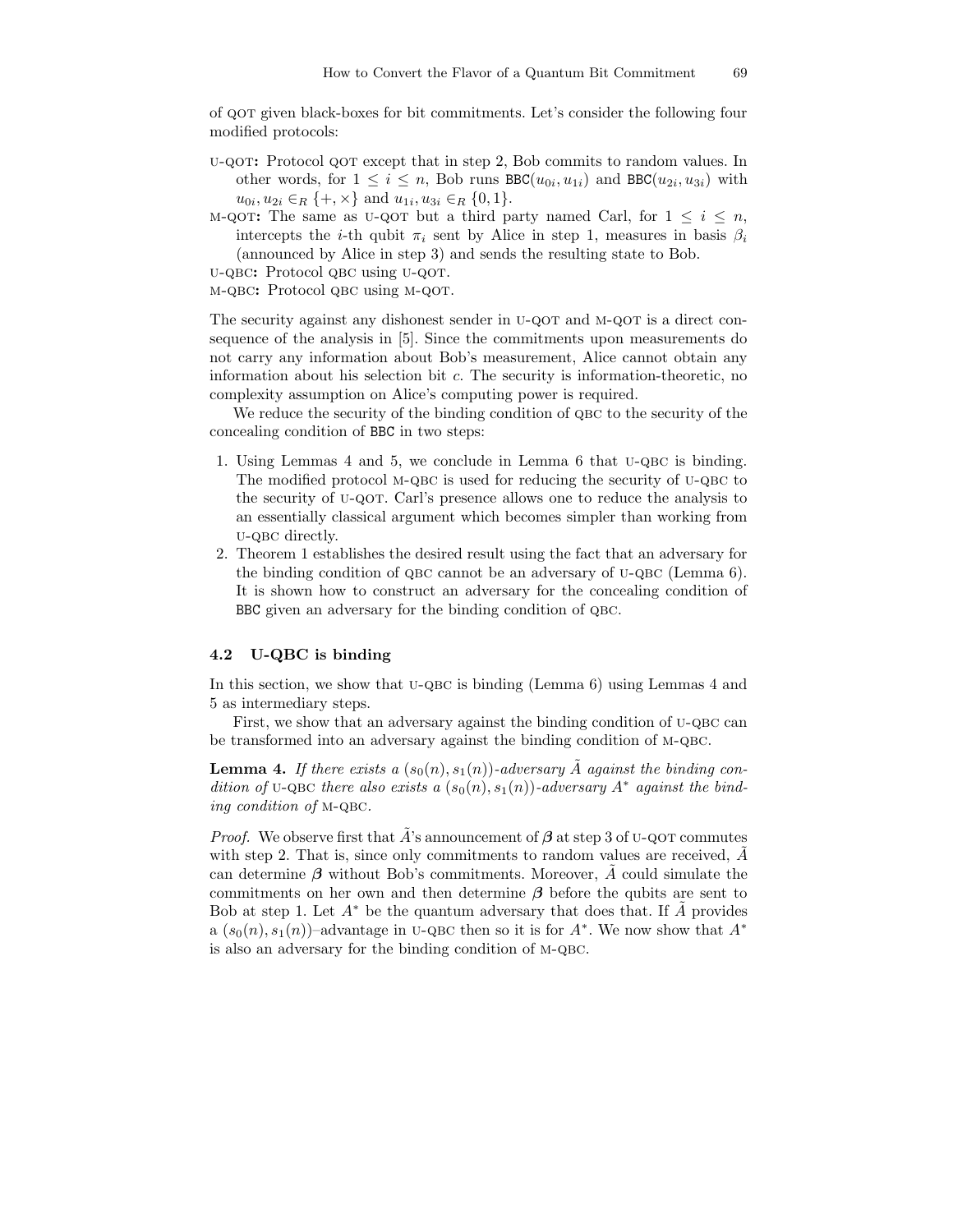#### 70 Claude Crépeau, Frédéric Légaré, and Louis Salvail

Now assume for simplicity and without loss of generality that, Bob in uqbc or Bob and Carl in M-qbc wait until after Alice announces  $a = (a_0, a_1)$ before measuring all qubits received. It is easy to verify that this can always be done since nothing in the committing stage of U-QBC or M-QBC relies on those measurements' outcomes (i.e. since the commitments are made to random values). Clearly, postponing measurements do not influence Alice's probability of success at the opening stage.

Let  $V = (\beta, J, \hat{b}_0, \hat{b}_1, c, a)$  be the partial view in U-QBC or in M-QBC up to Alice's announcement of **a** (and b since for all  $1 \leq j \leq n$ ,  $a_{j0} \oplus a_{j1} = b$ ) in the opening stage. Let  $V_{\text{U}}$  and  $V_{\text{M}}$  be the random variable for the partial view in u-qbc and m-qbc respectively. By construction we have that for all  $V = (\beta, J, \hat{b}_0, \hat{b}_1, c, a), p(V) = P(V_U = V) = P(V_M = V)$ . Moreover, we have that for all partial views V, the joint states  $|\psi_{\mathtt{U}}(V)\rangle$  for u-qbc and  $|\psi_{\mathtt{M}}(V)\rangle$ for M-QBC satisfy  $|\Psi_{\mathbf{U}}(V)\rangle = |\Psi_{\mathbf{M}}(V)\rangle$ . Let  $\mathcal{V}_b = \{(\boldsymbol{\beta}, \mathbf{J}, \hat{\boldsymbol{b}}_0, \hat{\boldsymbol{b}}_1, \mathbf{c}, \mathbf{a}) | (\forall 1 \leq j \leq n\})$  $n|[a_{i0} \oplus a_{i1} = b]|$  be the set of partial views corresponding for Alice to open bit b. Given V, Bob's test will succeed if he gets  $d = a_c = a_{1c_1}, a_{2c_2}, \ldots, a_{nc_n}$  after measuring the qubits in positions in  $J_c$  using Alice's bases  $\beta_i^j$  for all  $i \in J_{c_j}^j$  and  $j \in \{1, \ldots, n\}$ . Let  $\mathcal{M}_{test}(V) = \{\mathbb{Q}_{ok}^V, \mathbb{1} - \mathbb{Q}_{ok}^V\}$  be the measurement allowing Bob to test Alice's announcement when she unveils b given partial view  $V \in \mathcal{V}_b$ .  $\mathbb{Q}_{ok}^V$  is the projection for the state of all qubits received in positions in  $J_c$  into the subspace corresponding to parity  $d_j = a_{jc_j}$  for all  $j \in \{1, ..., n\}$ . More precisely,  $\mathbb{Q}_{ok}^V = \bigotimes_{j=1}^n \sum_{x \in T(V,j)} \mathbb{P}_{x}^{\beta(V,j)}$  where  $T(V,j) = \{x \in \{0,1\}^{|J_{c_j}^j|} | \bigoplus_i$  $x_i = a_{jc_j} \oplus \hat{b}^j_{c_j}$  and  $\boldsymbol{\beta}(V, j) = {\beta^j_i | i \in J^j_{c_j}}$  for all  $j \in \{1, ..., n\}$ . Let  $s'_b(n)$  be the probability of success when  $A^*$  opens b in M-QBC. We get that

$$
s_b(n) = \sum_{V \in \mathcal{V}_b} p(V) \|\mathbb{Q}_{ok}^V |\Psi_{\mathbf{U}}(V)\rangle\|^2 = \sum_{V \in \mathcal{V}_b} p(V) \|\mathbb{Q}_{ok}^V \mathbb{Q}_{ok}^V |\Psi_{\mathbf{M}}(V)\rangle\|^2 = s_b'(n) \quad (2)
$$

since the only difference between U-QBC and M-QBC is that in the former case both Carl and Bob measure the qubits in positions in  $J_c$  with the same measurement  $\mathcal{M}_{test}$  (this is why we have  $\mathbb{Q}_{ok}^V \mathbb{Q}_{ok}^V = \mathbb{Q}_{ok}^V$  in (2)). Carl's measurements for positions in  $\boldsymbol{J}_{\overline{c}}$  are irrelevant to the success probability. The result follows.  $\quad \Box$ 

Next, we reduce the binding condition of M-QBC to the security against the sender in m-qot. We show that from any successful adversary against the binding condition of m-qbc one can construct an adversary able to extract non-negligible information about Bob's selection bit in  $M-QOT$ . Carl's measurements in  $M-QBC$ allows one to use a classical argument for most of the reduction thus simplifying the proof that  $U-QBC$  is binding.

**Lemma 5.** If there exists a  $(s_0(n), s_1(n))$ -adversary  $\tilde{A} = (C^{\tilde{A}}, O^{\tilde{A}})$  against the binding condition of M-QBC with  $s_0(n) + s_1(n) \geq 1 + \frac{1}{p(n)}$  for some positive polynomial  $p(n)$ , then there also exists a cheating sender  $A^*$  for M-QOT.

*Proof.* Let  $a'_{j0}$  and  $a'_{j1}$  be the two input bits for the j-th call to M-QOT computed according to Carl's outcomes  $\hat{r}$ . Let V be the random variable for the joint view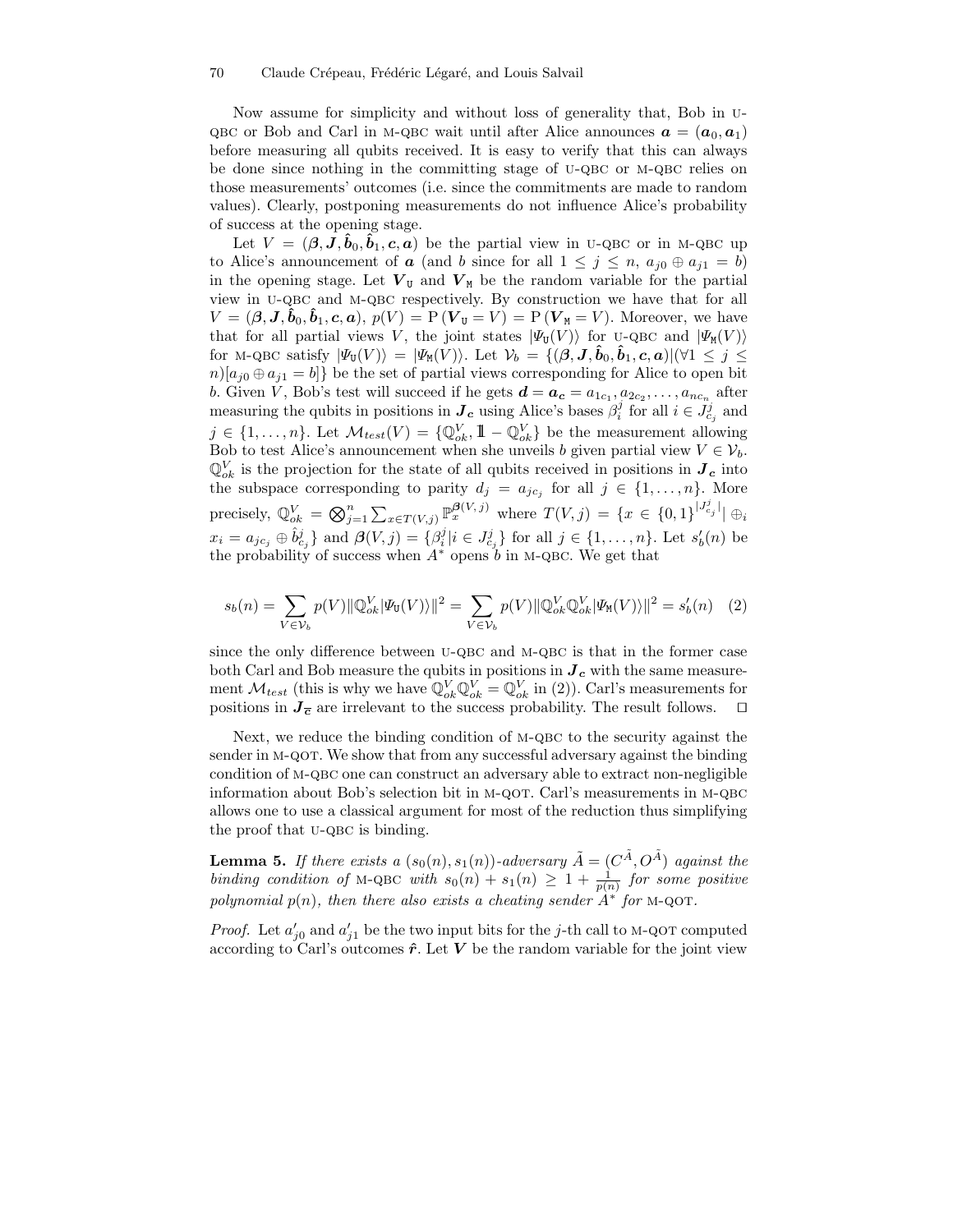$(a, a', d, c)$  for an execution of the committing and the opening stages of Mqbc between  $\tilde{A}$  and an honest receiver B and where  $\tilde{A}$  is opening a random bit  $b \in_R \{0,1\}$ . Without loss of generality, we assume the announcements made by A to be consistent, that is  $a_{0i} \oplus a_{1i} = b$  for  $1 \leq i \leq n$  when she opens bit b. Given  $V = (\boldsymbol{a}, \boldsymbol{a'}, \boldsymbol{d}, \boldsymbol{c})$ , we define the ordered set  $S(V) = \{j | a'_{j0} \oplus a'_{j1} \neq a_{j0} \oplus a_{j1}\} \subseteq$  $\{1, \ldots, n\}$  of calls to M-QOT for which given view V Alice's announcement of  $\boldsymbol{a}$ disagree with Carl's outcomes  $a'$ . Given the ordered set  $S(V) = {\sigma_1, \sigma_2, \ldots, \sigma_s}$ , let  $X_j(V) \in \{0,1\}$  for  $1 \leq j \leq s$  be defined as

$$
X_j(V) = \begin{cases} 0 \text{ if } d_{\sigma_j} \neq a_{\sigma_j c_{\sigma_j}} \\ 1 \text{ if } d_{\sigma_j} = a_{\sigma_j c_{\sigma_j}}. \end{cases}
$$

We let  $X(V) = X_1(V), \ldots, X_{l(V)}(V)$  for  $l(V) = \min(|S(V)|, \lceil \frac{n}{2} \rceil)$ . Clearly, for  $\tilde{A}$  to open with success given V, we must have  $X(V) = 1^{l(V)}$ . Note that  $P(|S(V)| \geq \frac{n}{2}) \geq \frac{1}{2}$  since for at least one choice of b,  $|S(V)| \geq \frac{n}{2}$  given that V always describes a consistent opening. We easily get that

$$
P(X(V) = 1^{\lceil \frac{n}{2} \rceil}) = P(X(V) = 1^{l(V)}) - P(X(V) = 1^{l(V)} \wedge l(V) < \frac{n}{2})
$$
\n
$$
\geq \frac{1}{2}(s_0(n) + s_1(n)) - \frac{1}{2}P(X(V) = 1^{l(V)} | l(V) < \frac{n}{2}) \geq \frac{1}{2p(n)}. \tag{3}
$$

Since  $\sum_{x \in \{0,1\}^{\lceil \frac{n}{2} \rceil}} P(X(V) = x) \leq 1$ , for *n* sufficiently large there exists a string  $\hat{y}^0 \in \{0,1\}^{\lceil \frac{n}{2} \rceil}$  such that  $P(X(V) = \hat{y}^0) \leq \frac{1}{4p(n)}$ . Let  $\rho$  be the number of zeros in  $\hat{y}^0$  and  $R(\hat{y}^0) = \{r_1, r_2, \ldots, r_\rho\} \subseteq \{1, \ldots, \lceil \frac{n}{2} \rceil\}$  be the ordered set of positions  $1 \leq r \leq \lceil \frac{n}{2} \rceil$  where  $\hat{y}_r^0 = 0$ . We now define for  $1 \leq j \leq \rho$  the hybrid strings  $\hat{y}^j = \hat{y}_1^j \hat{y}_2^j \dots \hat{y}_\text{r}^j$  $\frac{j}{\lceil \frac{n}{2} \rceil}$  between  $\hat{y}^0$  and  $1^{\lceil \frac{n}{2} \rceil}$ :

$$
\hat{y}_i^j = \begin{cases} 1 \text{ if } i = r_k \text{ for } k \leq j \\ \hat{y}_i^0 \text{ Otherwise.} \end{cases}
$$

Hence,  $P(X(V) = \hat{y}^{\rho} = 1^{n}) - P(X(V) = \hat{y}^{0}) \ge \frac{1}{4p(n)}$  and we conclude by an hybrid argument that there exist  $1 \leq k^* \leq \rho$  such that

$$
P(X(V) = \hat{y}^{k^*}) - P(X(V) = \hat{y}^{k^*-1}) \ge \frac{1}{\rho 4p(n)} \ge \frac{1}{2(n+1)p(n)}.
$$
 (4)

Note that  $\hat{y}^{k^*}$  and  $\hat{y}^{k^*-1}$  differs only by the bit in position  $r_{k^*}$  where they respectively have a 1 and a 0.

A<sup>\*</sup> uses  $\tilde{A}$  and  $B = (C^B, O^B)$  in the following way: after choosing  $h \in_R$  $\{1,\ldots,n\}$ , it makes  $\tilde{A}$  interact with a simulated honest receiver B for M-QBC except for the h-th execution of M-QOT for which  $\ddot{A}$  interacts with the targeted receiver for M-QOT. Let  $V = (\boldsymbol{a}, \boldsymbol{a}', \boldsymbol{d}, \boldsymbol{c})$  be the view generated during the execution. Given  $A^*$ 's view, algorithm  $L^{A^*}$  produces a guess  $\tilde{c}$  for Bob's selection bit  $c = c_h$  in M-QOT as follows: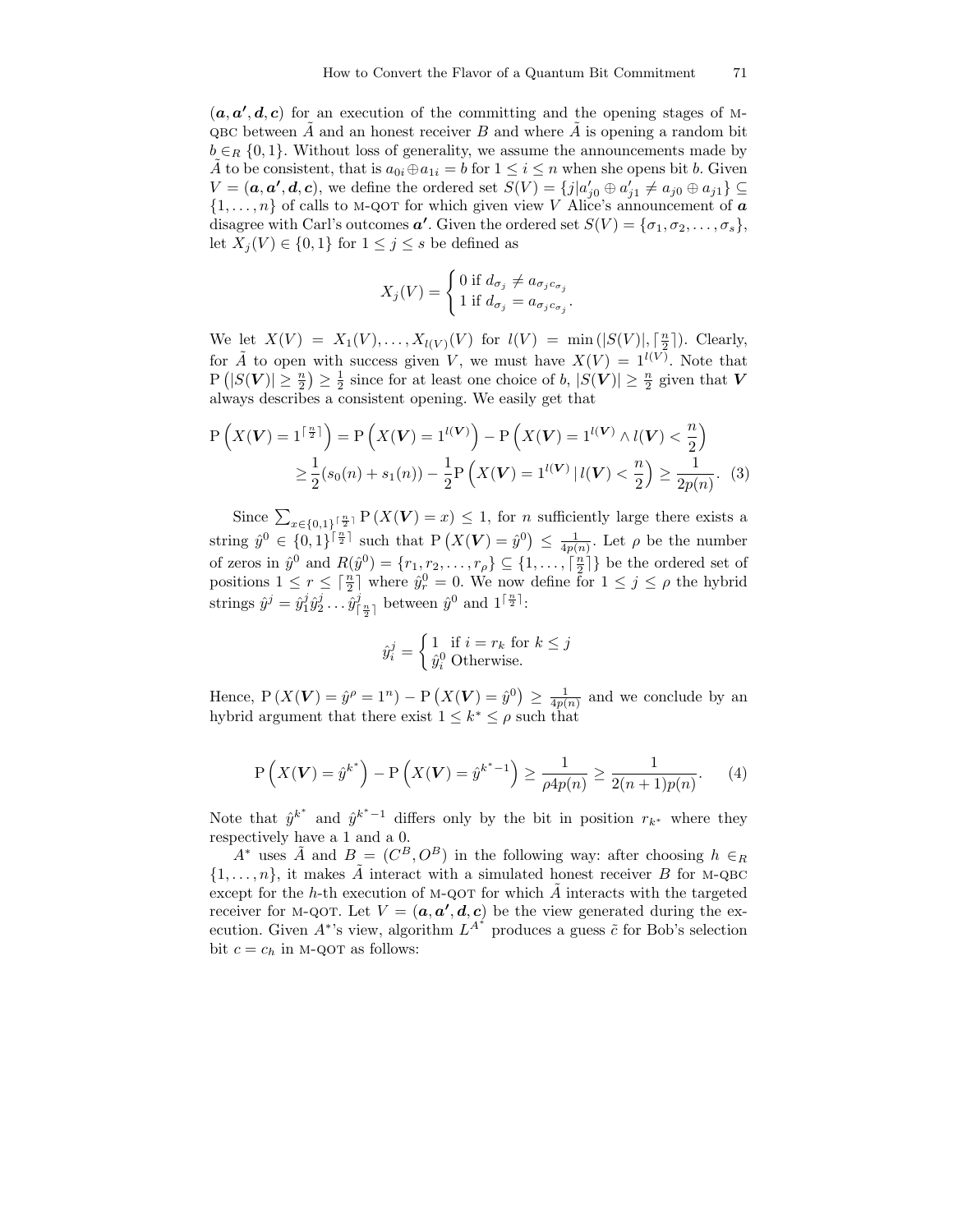72 Claude Crépeau, Frédéric Légaré, and Louis Salvail

- $-$  If  $|S(V)|$  ≥  $\left[\frac{n}{2}\right]$ ,  $h = \sigma_{r_{k^*}}$  and  $\forall i \in \{1, ..., \left[\frac{n}{2}\right]\} \setminus \{r_{k^*}\}, X_i(V) = \hat{y}_i^{k^*},$ then  $\tilde{c} \in \{0, 1\}$  is defined such that  $a_{h\tilde{c}} = a'_{h\tilde{c}}$  (which necessarily exists since  $h \in S(V)$ ,
- Otherwise,  $\tilde{c} \in_R \{0, 1\}.$

Let  $\mathcal{T}(V)$  be the event of a successful test in the previous computation. Since independently  $|S(V)| \geq \frac{n}{2}$  with probability at least  $\frac{1}{2}$ ,  $h = \sigma_{r_{k^*}}$  with probability  $\frac{1}{n}$ , and  $\forall i \in \{1, \ldots, \lceil \frac{n}{2} \rceil\} \setminus \{r_{k^*}\}, X_i(V) = \hat{y_i^{k^*}}$  with probability  $P(X(V) = \hat{y}^{k^*}) + P(X(V) = \hat{y}^{k^*-1}),$  we have that

$$
P(T(V)) \ge \frac{P(X(V) = \hat{y}^{k^*}) + P(X(V) = \hat{y}^{k^* - 1})}{2n}.
$$
 (5)

Given  $\mathcal{T}(V)$ , the guess  $\tilde{c}$  is the only value for Bob's selection bit c that would lead to  $X(V) = \hat{y}^{k^*}$  instead of  $X(V) = \hat{y}^{k^*-1}$  (the two strings are the only possible given  $\mathcal{T}(V)$ ). We get that

$$
P(\tilde{c} = c | \mathcal{T}(\mathbf{V})) = \frac{P(X(\mathbf{V}) = \hat{y}^{k^*})}{P(X(\mathbf{V}) = \hat{y}^{k^*}) + P(X(\mathbf{V}) = \hat{y}^{k^* - 1})}.
$$
(6)

It follows that  $(A^*, L^{A^*})$  is a cheating sender for M-QOT since

$$
P\left(\tilde{c} = c\right) = \frac{1}{2}(1 - P\left(\mathcal{T}(\mathbf{V})\right)) + P\left(\mathcal{T}(\mathbf{V})\right)P\left(\tilde{c} = c|\mathcal{T}(\mathbf{V})\right)
$$

$$
\geq \frac{1}{2} + \frac{1}{8n(n+1)p(n)}.\tag{7}
$$

 $\Box$ 

Using Lemmas  $3, 4$  and  $5$  together with the fact that M-QOT is unconditionally secure against the sender [5], we get the desired result:

Lemma 6. Protocol U-QBC is binding.

As we shall see next, Lemma 6 helps a great deal in proving that QBC is computationally binding.

#### 4.3 QBC is Binding when BBC is Concealing

In the following, we conclude that QBC is computationally binding whenever BBC is computationally concealing. We use the fact that u-qbc is binding (Lemma 6) in order to use any adversary against the binding condition of qbc as a distinguisher between random  $(U-QBC)$  and real  $(QBC)$  commitments for some hybrids between U-QBC and QBC.

**Theorem 1.** If there exists a  $(s_0(n), s_1(n))$ -adversary  $\tilde{A} = (C^{\tilde{A}}, O^{\tilde{A}})$  against the binding condition of QBC with  $s_0(n) + s_1(n) \geq 1 + \frac{1}{p(n)}$  for a positive polynomial  $p(n)$ , then there exists a quantum receiver  $C^{\tilde{B}}$  in BBC and a quantum algorithm  $L^{\tilde{B}}$  such that  $P\left(L^{\tilde{B}}((C^A \odot C^{\tilde{B}})|b\rangle^A|0\rangle^{\tilde{B}}) = b\right) \geq \frac{1}{2} + \Omega(\frac{1}{n^4p(n)})$  whenever  $b \in_R \{0,1\}$  and where  $C^{\tilde{B}}$  calls  $\tilde{A}$  an expected  $O(n^5p(n)^2)$  times.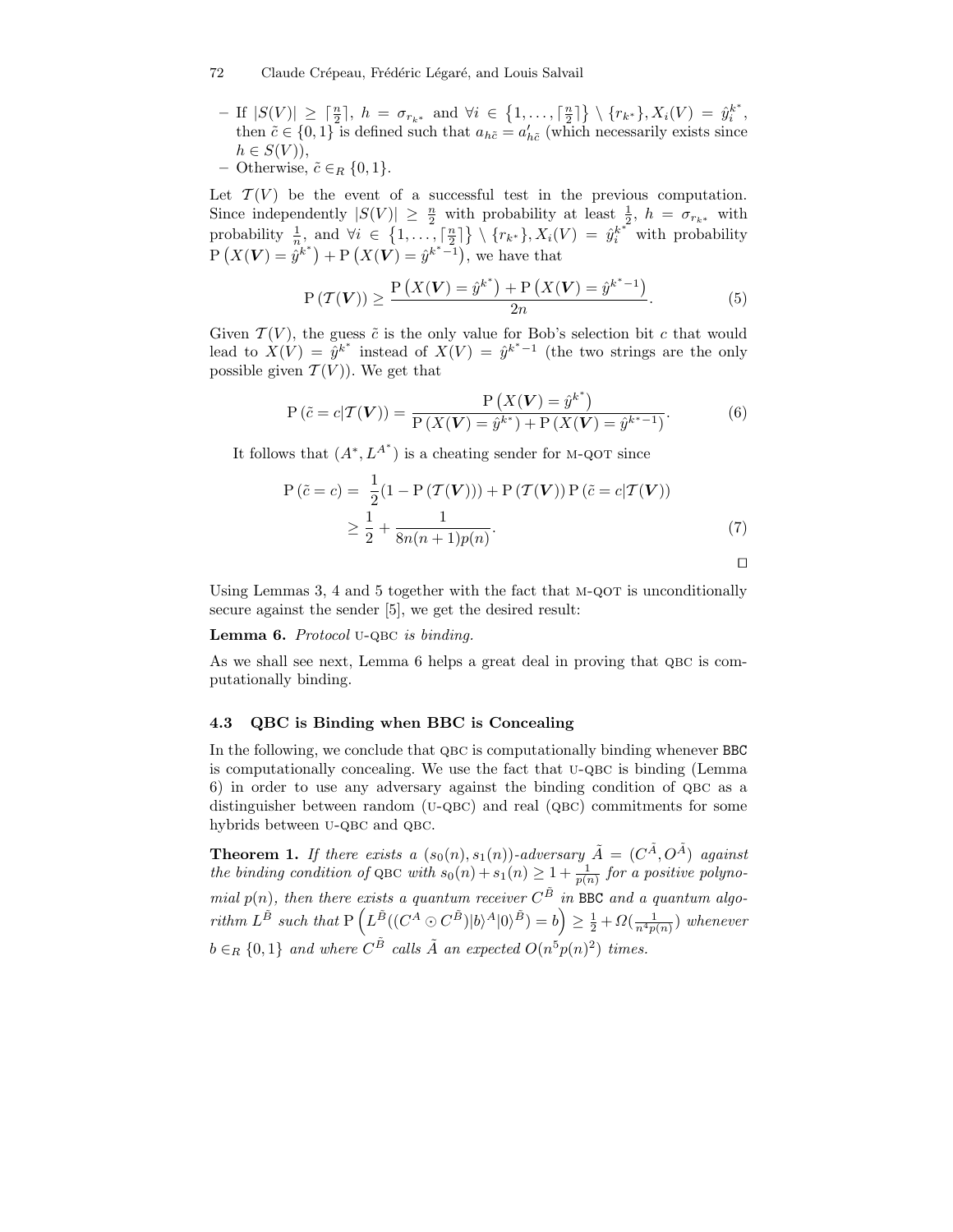*Proof.* Let  $B = (C^B, O^B)$  be the circuits for the honest receiver in QBC and let A be an honest committer in BBC. Given  $\tilde{A}$ , we construct a receiver  $C^{\tilde{B}}$  in BBC from which a bias for A's committed bit can be extracted. Remember that the only difference between u-qbc and qbc is that a honest receiver commits to random bits instead of his measurements and outcomes. There are 4n calls to Commit-BBC per QOT (U-QOT) for a total of  $4n^2$  during the committing stage of qbc (u-qbc). Let's note as significant the committed bits specified by the protocol qot (to measurements and outcomes) and as random the ones specified by the protocol U-QOT (to random bits). We describe hybrids in between QBC and U-QBC by letting the number of significant and random commitments vary. Let  $QBC^k$  be protocol QBC but where the first k commitments out of  $4n^2$  are made to random values. We have that  $U-QBC \equiv QBC^{4n^2}$  is binding whereas  $\tilde{A}$  is a  $(s_0(n), s_1(n))$ -adversary for the binding condition of  $QBC^0 \equiv QBC$ . Let  $s_b^k(n)$  be the probability that  $\tilde{A}$  succeeds when opening  $b \in \{0,1\}$  in  $QBC^k$  for  $0 \le k \le 4n^2$ . Defining  $\hat{s}^k(n) = (s_0^k(n) + s_1^k(n))/2$ , we get that  $\hat{s}^0(n) \ge \frac{1}{2} + \frac{1}{2p(n)}$ and from Lemma 6,  $\hat{s}^{4n^2}(n) < \frac{1}{2} + \frac{1}{e(n)}$  where  $e(n) > p(n)$  for all  $p(n) \in poly(n)$ and *n* sufficiently large. By the hybrid argument, there exists  $0 \leq k^* \leq 4n^2 - 1$ such that for  $n$  sufficiently large,

$$
\hat{s}^{k^*}(n) - \hat{s}^{k^*+1}(n) \ge \frac{1}{9n^2p(n)}.\tag{8}
$$

Hence,  $\mathcal{D}_{4n^2}(\frac{1}{9n^2p(n)}) = {\hat{s}^i(n)}_{i=0}^{4n^2}$  is a family of Bernoulli distributions that satisfies the condition of Lemma 2. The sampling circuit S is easy to construct given  $\tilde{A}$  and B. Upon classical input  $|l\rangle$  for  $0 \leq l \leq 4n^2$ , S runs  $\tilde{A}$  and B except that the first  $l$  commitments sent from  $B$  to  $\tilde{A}$  (using BBC) are made to random values instead of the measurements  $\hat{\beta}$  and the outcomes r.  $\tilde{A}$  then opens a random bit  $b \in_R \{0,1\}$ . If B accepts the opening of b then  $S(|l\rangle) = 1$ otherwise it returns  $S(|l\rangle) = 0$ . Circuit S is therefore a sampling circuit for  $\mathcal{D}_{4n^2}(\frac{1}{9n^2p(n)})$  such that  $\|\mathbf{S}\|_{\mathcal{U}\mathcal{G}} \in O(\|\tilde{A}\|_{\mathcal{U}\mathcal{G}})$  assuming without loss of generality that  $||B||_{\mathcal{UG}} \in O(||\tilde{A}||_{\mathcal{UG}}).$ 

We now construct the adversary  $C^{\tilde{B}}$  for the concealing condition of BBC given  $\tilde{A}$ . In order to use algorithm FindDrop (defined in Sect. 2.1),  $C^{\tilde{B}}$  must first determine a lower bound  $\frac{1}{p'(n)}$  for the drop  $\frac{1}{9n^2p(n)}$ . This is done by finding a lower bound  $\tilde{p}(n)$  for  $\frac{1}{2p(n)}$  and then setting  $p'(n) = \frac{5n^2}{\tilde{p}(n)}$  $\frac{5n^2}{\tilde{p}(n)}$ .  $C^{\tilde{B}}$  computes  $\tilde{p}(n) =$ LowBound( $S_0, \frac{1}{2}, n$ ) (defined in Sect. 2.1) where  $S_0$  is the circuit S with the input bits fixed to  $|\bar{0}\rangle$ . From Lemma 1, LowBound returns  $\tilde{p}(n)$  such that  $\frac{1}{2n^2p(n)} \leq$  $\tilde{p}(n) \leq \frac{1}{2p(n)}$  except with negligible probability and after an expected  $O(n^5p(n)^2)$ calls to  $S_0$ .

Now  $C^{\tilde{B}}$  can use FindDrop(S,  $\frac{1}{p'(n)}, n$ ) with the family of distributions  $\mathcal{D}_{4n^2}(\frac{1}{p'(n)}) = \{\hat{s}^i(n)\}_{i=0}^{4n^2}$  which exhibits a drop  $\frac{1}{p'(n)}$  except with negligible probability. From Lemma 2,  $C^{\tilde{B}}$  gets  $0 \leq \kappa \leq 4n^2 - 1$  such that

$$
\hat{s}^{\kappa}(n) - \hat{s}^{\kappa+1}(n) \ge \frac{1}{2p'(n)}
$$
\n(9)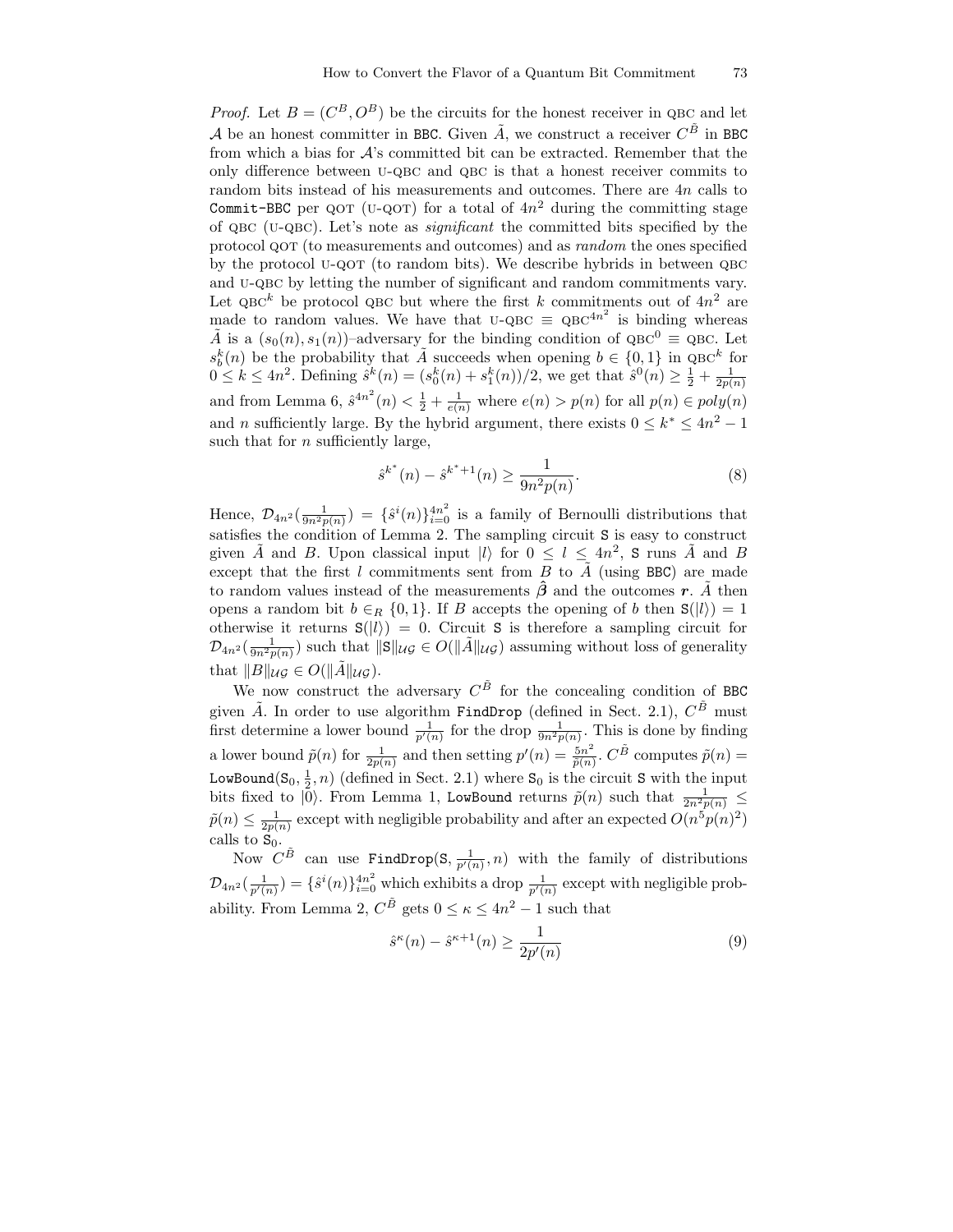except with negligible probability. The value of  $\kappa$  is obtained after calling S (including the calls to  $S_0$  in LowBound) an expected  $O(n^5p(n)^2)$  times.

 $C^{\tilde{B}}$  then uses  $\kappa$  for attacking the concealing condition of BBC in the following way: It makes  $\tilde{A}$  and B interact (where  $\tilde{A}$  opens  $b \in_R \{0,1\}$ ) as in  $QBC^{\kappa+1}$  except that the  $(\kappa+1)$ -th random commitment is provided by the committer A in BBC. Let  $b \in \{0,1\}$  be the bit committed by A. Let V be the random variable for the view generated during the interaction between  $A$  and  $B$  when  $A$  opens the random bit. Let  $c_{\kappa+1}(V) \in \{0,1\}$  be the bit that B would have committed if the  $(\kappa+1)$ -th commitment was significant. The distinguisher  $L^{\tilde{B}}$  (which is classical given the view V) returns the guess  $\tilde{b}$  for b the following way:

- If V is a successful opening then  $b = c_{\kappa+1}(V)$ ,
- Otherwise,  $b \in_R \{0, 1\}.$

Let  $\mathcal{V}_{ok}^{\kappa+1}$  be the set of views for  $QBC^{\kappa+1}$  resulting in a successful opening and let G be the set of values  $\kappa$  for which (9) holds. We have  $\hat{s}^{\kappa}(n) = P(V \in \mathcal{V}_{ok}^{\kappa+1}|c_{\kappa+1}(V) = b)$  and  $\hat{s}^{\kappa+1}(n) =$  $\frac{1}{2} \left( P \left( V \in \mathcal{V}_{ok}^{\kappa+1} | c_{\kappa+1}(V) \neq b \right) + P \left( V \in \mathcal{V}_{ok}^{\kappa+1} | c_{\kappa+1}(V) = b \right) \right)$  which, using  $(9)$ , leads to

$$
P\left(\mathbf{V}\in\mathcal{V}_{ok}^{\kappa+1}\wedge c_{\kappa+1}(\mathbf{V})\neq b\right)\leq P\left(\mathbf{V}\in\mathcal{V}_{ok}^{\kappa+1}\wedge c_{\kappa+1}(\mathbf{V})=b\right)-\frac{1}{2p'(n)}.
$$

Since we also have  $P(V \in \mathcal{V}_{ok}^{k+1}) = P(V \in \mathcal{V}_{ok}^{k+1} \wedge c_{k+1}(V) \neq b)$  +  $P\left(\boldsymbol{V} \in \mathcal{V}_{ok}^{\kappa+1} \wedge c_{\kappa+1}(\boldsymbol{V}) = b\right)$ , we get

$$
P\left(\tilde{b} = b | \kappa \in \mathcal{G}\right) = P\left(\mathbf{V} \in \mathcal{V}_{ok}^{\kappa+1} \land c_{\kappa+1}(\mathbf{V}) = b\right) + \frac{1}{2} \left(1 - P\left(\mathbf{V} \in \mathcal{V}_{ok}^{\kappa+1}\right)\right) \\
\geq \frac{1}{2} \left(1 + \frac{1}{2p'(n)}\right).
$$

Since  $P(\tilde{b}=b) \geq P(\kappa \in \mathcal{G}) P(\tilde{b}=b | \kappa \in \mathcal{G})$  and  $P(\kappa \in \mathcal{G}) \geq 1 - 2^{-\alpha n}, \alpha >$ 0 (Lemma 1) we finally get that  $(C^{\tilde{B}}, L^{\tilde{B}})$  is an adversary for the concealing condition of BBC providing a bias in  $\Omega(\frac{1}{p'(n)}) = \Omega(\frac{1}{n^4 p(n)})$  after calling  $\tilde{A}$  and expected  $O(n^5p(n)^2)$  times.

### 5 The Concealing Condition

We now reduce the concealing condition of QBC to the security of QOT against a malicious receiver.

**Lemma 7.** If there exists a quantum circuit  $C^{\tilde{B}}$  for the receiver in Commit-QBC and a quantum algorithm  $L^{\tilde{B}}$  acting only on  $\tilde{B}$ 's registers such that  $\Pr\left(L^{\tilde{B}}((C^A\odot C^{\tilde{B}})|b\rangle^A|0\rangle^{\tilde{B}})=b\right)\geq\frac{1}{2}+\frac{1}{p(n)}\textit{ for some positive polynomial }p(n)$ and an honest committing circuit  $C^A$  for  $b \in_R \{0,1\}$ , then there also exists a cheating receiver  $(B^*, L^{B^*})$  for QOT.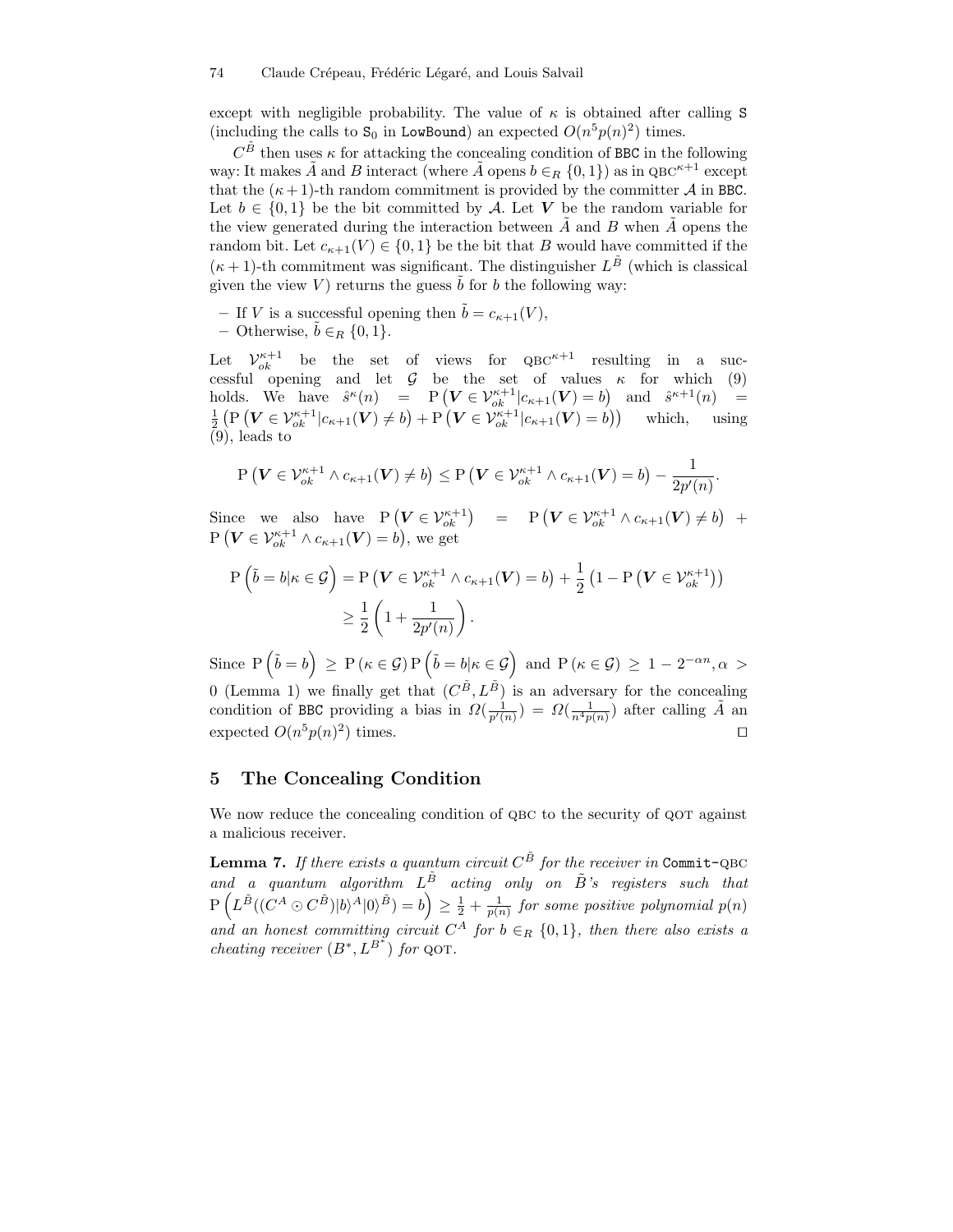*Proof.* For the receiver  $C^{\tilde{B}}$  and  $C^A$  described in the statement, we have

$$
P\left(L^{\tilde{B}}((C^A \odot C^{\tilde{B}})|1\rangle^A|0\rangle^{\tilde{B}}) = 1\right) -
$$
  
 
$$
P\left(L^{\tilde{B}}((C^A \odot C^{\tilde{B}})|0\rangle^A|0\rangle^{\tilde{B}}) = 1\right) \ge \frac{2}{p(n)}.
$$

Let's define a modification of an honest committing circuit for QBC, noted  $C^{\tilde{A}}$ , which is the same as  $C^A$  but takes a string  $\hat{f} \in \{0,1\}^n$  instead of a bit b and sends in the *i*-th call to QOT the bits  $a_{0i} \in_R \{0,1\}$  and  $a_{1i} = a_{0i} \oplus \hat{f}_i$  for  $1 \leq i \leq n$ . The circuit  $C^A$  with input b is equivalent to  $C^{\tilde{A}}$  with input  $b^n$ . Once again, by an hybrid argument, there exists  $1 \leq k^* \leq n$  such that for

$$
P\left(L^{\tilde{B}}((C^{\tilde{A}} \odot C^{\tilde{B}})|1^{k^*}0^{n-k^*})^{\tilde{A}}|0\rangle^{\tilde{B}}\right) = 1\right) - P\left(L^{\tilde{B}}((C^{\tilde{A}} \odot C^{\tilde{B}})|1^{k^*-1}0^{n-k^*+1})^{\tilde{A}}|0\rangle^{\tilde{B}}\right) = 1\right) \ge \frac{2}{np(n)}.
$$

With such value  $k^*$ ,  $B^*$  cheats an honest sender A' for  $QOT(e_0, e_1)(0)$  in the following way: it makes  $C^{\tilde{B}}$  interact with  $C^{\tilde{A}}$  with input  $(1^{k^*-1}$ ?0<sup>n-k\*</sup>) for Commit-QBC except for the  $k^*$ -th call to QOT where it makes  $C^{\tilde{B}}$  interact with the targeted sender A' with inputs  $e_0, e_1 \in_R \{0, 1\}$ . Then, knowing  $e_c$  for  $c \in \{0, 1\}$ , we take the output of  $L^{\tilde{B}}$ , b' say, and compute a guess  $e_c \oplus b'$  for  $e_{\bar{c}}$ . For this algorithm  $L^{B^*}$  we have

$$
P\left(L^{B^*}((A'\odot B^*)|e_0e_1)^A|0\rangle^{B^*}, |e_c\rangle^{B^*}\right) = e_{\bar{c}}\right) = P(b' = e_0 \oplus e_1)
$$
  

$$
\geq \frac{1}{2} + \frac{1}{np(n)}
$$

where the probabilities are taken over  $e_0, e_1 \in_R \{0, 1\}.$ 

$$
\qquad \qquad \Box
$$

From Yao's result [19] and Lemma 7 it is straightforward to conclude that qbc is concealing.

### 6 Conclusion and Open Questions

Having shown in Theorem 1, that a computationally concealing BBC results in a computationally binding qbc and, from Lemma 7 together with Yao's result [19], that no adversary against the concealing condition of qbc exists, we conclude with our main result:

**Theorem 2.** If BBC is binding and computationally concealing then QBC is concealing and computationally binding.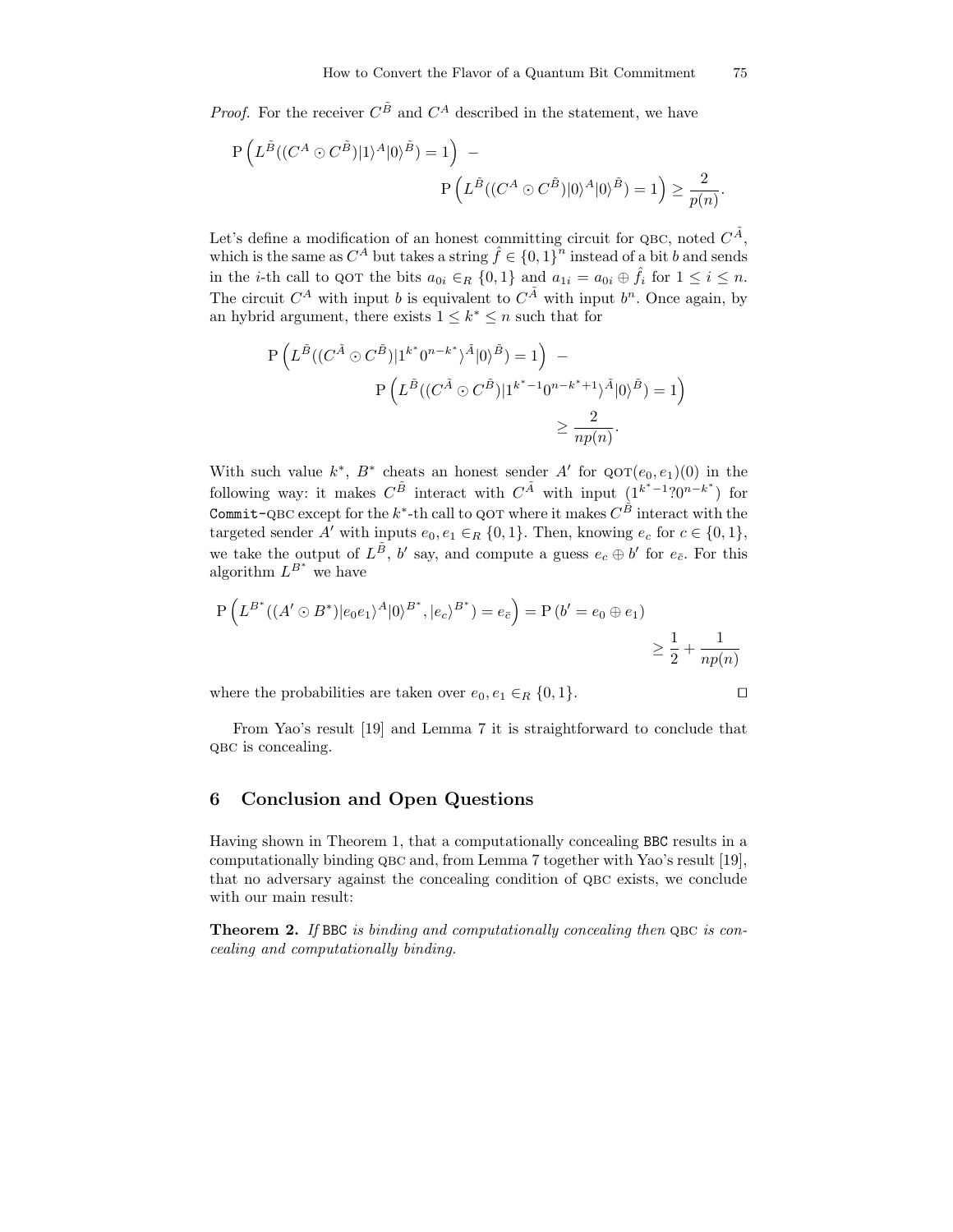For security parameter n, the reduction of an adversary  $(C_n^{\tilde{B}}, L_n^{\tilde{B}})$  for the concealing condition of BBC to an adversary  $\tilde{A}_n$  for the binding condition of QBC is expected polynomial-time black-box. The adversary  $\{ (C_n^{\tilde{B}}, L_n^{\tilde{B}}) \}_{n>0}$  is a uniform family of quantum circuits whenever  $\{\tilde{A}_n\}_{n>0}$  is uniform. It is an interesting open problem to find an exact polynomial-time black-box reduction.

One consequence of Theorem 2 is that concealing commitment schemes can be built from any quantum one-way function. We first observe that Naor's commitment scheme [17] is also secure against the quantum computer if the pseudorandom bit generator (PRBG) it is based upon is secure against the quantum computer. This follows from the fact that any quantum circuit able to distinguish between commitments to 0 and 1 is also able to distinguish a truly random sequence from a pseudo-random one. To complete the argument, we must make sure that given a quantum one-way function one can construct a PRBG resistant to quantum distinguishers. A tedious but not difficult exercise allows to verify that the classical construction of [11] results in a PRBG secure against quantum distinguishers given it is built from quantum one-way functions. We get the following corollary which is not known to hold in the classical case:

Corollary 1. Both binding but computationally concealing and concealing but computationally binding quantum bit commitments can be constructed from quantum one-way functions.

It would be interesting to find a concealing quantum bit commitment scheme directly constructed from one-way functions which improves the complexity of our construction. Is it possible to find a non-interactive concealing commitment scheme from the same complexity assumption or are such constructions inherently interactive? It is also unclear whether or not perfectly concealing schemes can be based upon any quantum one-way function.

Although we assumed in this paper a perfect quantum channel, our construction should also work with noisy quantum transmission [3]. It would be nice to provide the analysis for this general case.

### References

- 1. C. H. Bennett and G. Brassard. Quantum cryptography: Public key distribution and coin tossing. In Proceedings of IEEE International Conference on Computers, Systems, and Signal Processing, pages 175–179. IEEE, 1984.
- 2. Barenco, A., C. H. Bennett, R. Cleve, D. P. DiVincenzo, N. Margolus, P. Shor, T. Sleator, J. Smolin and H. Weinfurter, "Elementary Gates for Quantum Computation", Physical Review A, vol. 52, no 5, November 1995, pp. 3457 – 3467.
- 3. BENNETT, C. H., G. BRASSARD, C. CRÉPEAU and M.-H. SKUBISZEWSKA, "Practical Quantum Oblivious Transfer", Advances in Cryptology : CRYPTO '91 : Proceedings, Lecture Notes in Computer Science, vol. 576, Springer-Verlag, August 1992, pp. 362 – 371.
- 4. BRASSARD, G., D. CHAUM and C. CRÉPEAU, "Minimum Disclosure Proofs of Knowledge", Journal of Computing and System Science, vol. 37 , 1988, pp. 156 – 189.